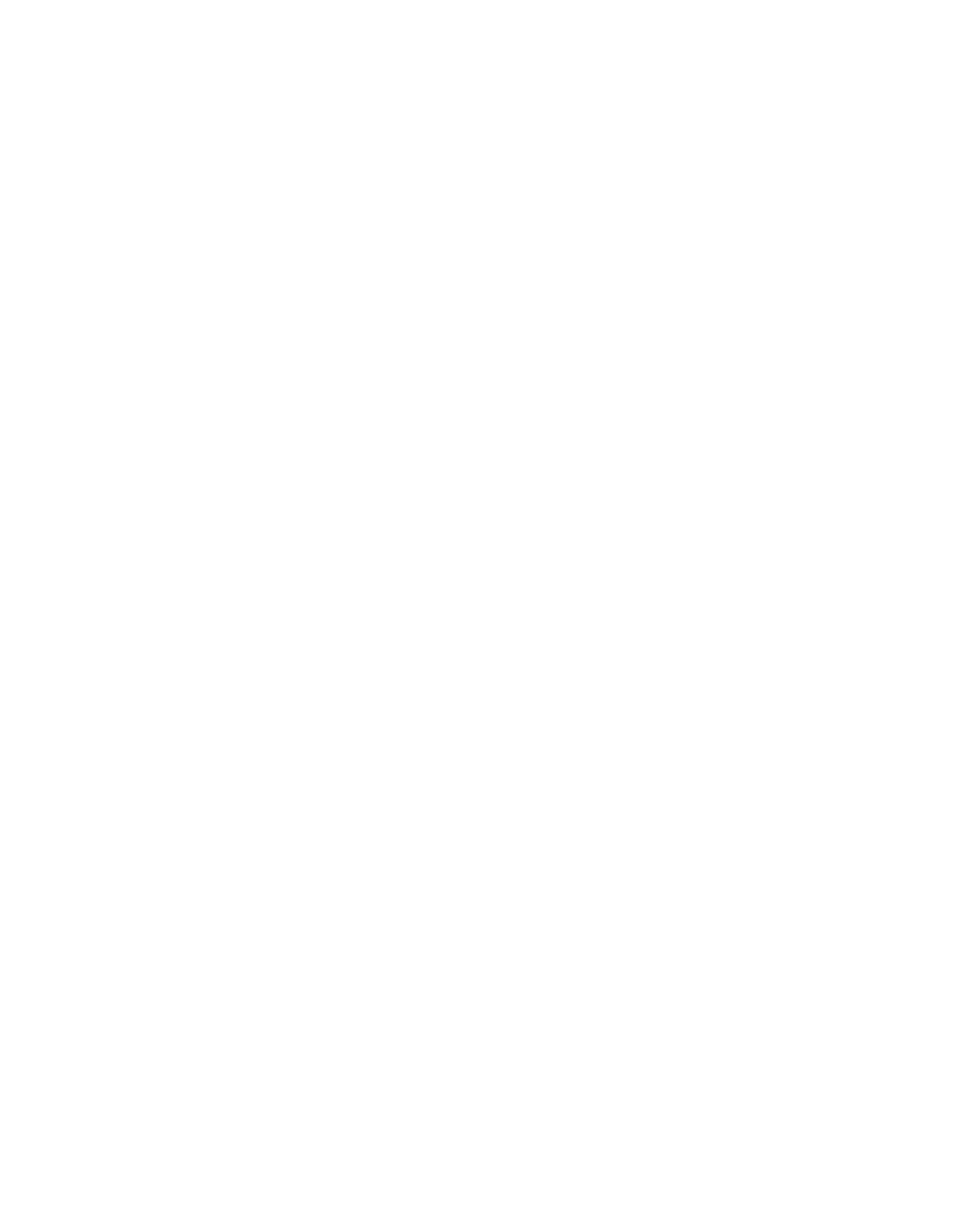# **Introduction**

This is Tompkins Cortland Community College's third State of Diversity report, with the first one published in 2008. Written every four years, this Diversity and Equity Action Council document describes the recent demographics of TC3's faculty, staff, adjuncts and students; the college's goals and initiatives; as well as some pertinent survey reported data.

The State University of New York recognizes the importance of diversity and respects, encourages and promotes all aspects of human difference. By capitalizing on diversity, SUNY campuses invigorate conversations, foster civic engagement and widen perspectives to enrich lives and the educational experience. Thus, SUNY campuses are the training grounds for many future leaders.

# **Diversity and Equity Action Council Membership**

Council membership is appointed by Tompkins Cortland Community College's President, Dr. Carl Haynes, and consists of a minimum of:

- Three administrators
- Three classified staff
- Three faculty members, at least two of whom are teaching faculty
- Director of Human Resources
- Director of Multicultural Services

These individuals volunteer to serve a two-year renewable term. Those who serve as the Chair will have their term extended to one year beyond chairmanship for purposes of continuity.

In addition, DEAC welcomes membership from:

- Students
- Community members

These individuals will have a one-year renewable term.

Since 2012, 30 different individuals have served on DEAC. DEAC members for 2015-16 are:

**Administrators:** Amy Trueman, Lisa Payne, Melinda Slawson, Khaki Wunderlich **Classified staff:** Janita Moricette, Lauren Wright **Faculty:** Carol Sammis, Larry Chase, Susan Cerretani, Carolyn Boone, Lucy Yang,\*Meg Garvey, Paul McCabe, Suri Seymour (Fall 2015), Jhovany Berroa (Spring 2016) **Other (Housing):** David Benevides (Fall 2015) **Community member:** Karl Madeo (Fall 2015) **Human Resources Director:** Sharon Dovi **Multicultural Services Director:** \*Seth Thompson **Note taker:** Tracey Brunner

\* Co-chair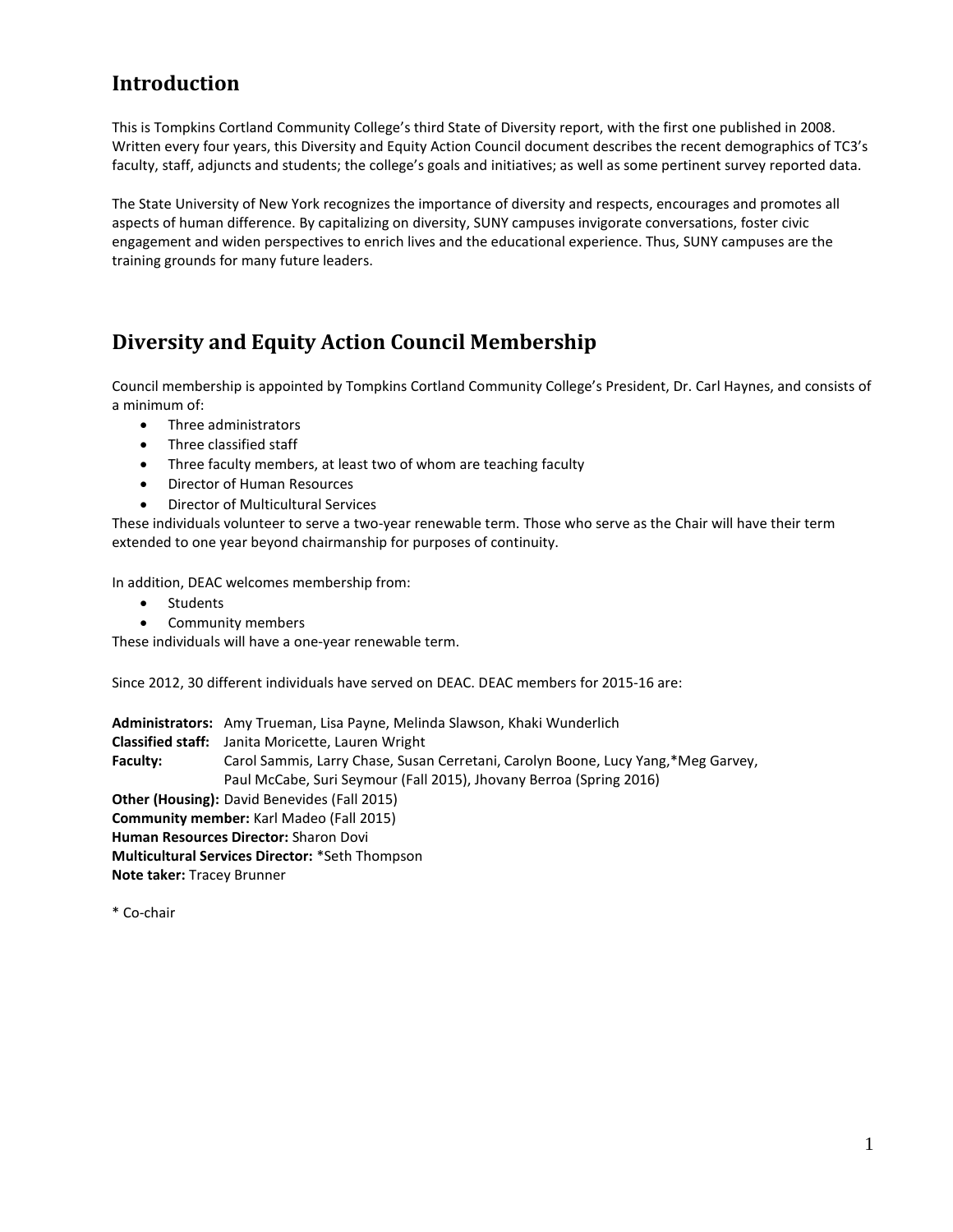# **Strategic Priorities 2015-2020**

In Fall 2015, TC3 President Carl Haynes presented four Strategic Priorities, which will guide college work for the next several years. While all the priorities are important and interrelated, for this report, two are of particular interest. They are The First Semester Matters and On-going Support for "High-risk" Students. Increasing the understanding of how race and class affect learning and teaching, as well as the barriers that students bring or find at college are key elements to transforming students' experience and outcomes. Specific areas include the entry-level processes, basic skills courses, residential life and the analysis of "high-risk" students.

# **College-wide Diversity Plan**

As stated in TC3's Mission Statement, "Diversity enriches our learning. We embrace diversity in all of its contexts, including strengths, perspectives, and people. We seek to increase our capacity to understand issues of difference, power, and privilege and to constructively resolve conflict."

In Fall 2011, TC3's Diversity and Equity Action Council presented a college-wide diversity plan meant to guide collegewide efforts over the next five years. Four major diversity goals were identified with specific action steps laid out for each goal. The goals were not intended to set rigid metrics, but as a way for the college to hold itself accountable for achieving them, and for making them an accepted and understood lens through which we view who we are and what we do.

In order to improve the process of assessing our diversity goals, DEAC is examining those goals and the specific action steps for each.

As of Spring 2016, the progress under each of the major diversity goals includes:

#### **Goal 1: Increase student, faculty and staff diversity.**

- Significant progress has been made in the faculty and staff search procedures to increase diversity through a revision of some of the standard language for all APOs, as well as intentional language changes on some of the individual position descriptions. Also, every search committee includes at least one DEAC member.
- The Emerging Scholars Program was developed so TC3 can "grow its own" diverse faculty.
- There are numerous enrollment and retention efforts underway. The challenge remains to develop cohesive tracking and analysis of those efforts.
- Efforts to attract applicants for adjunct positions from traditionally underrepresented groups remain challenging.

#### **Goal 2: Improve the campus climate/institutional environment as it relates to diversity and equity dimensions.**

- The Student Life areas, especially the Office of Multicultural Services (soon to be renamed the Office of Diversity Education and Student Support) and Student Activities, have supported affinity clubs in regards to cultural and social diversity through a variety of means. Clubs and organizations are mentored and supported to develop community, to host fundraisers, to co-sponsor culturally relevant self/professional development programs including the annual ID Summit, HOLLAS, the National Society of Leadership and Success programs, and culminating each year with the Take PRIDE awards for student leadership.
- Through coordinated services of the Student Success and Advisement Office, the tutoring areas in the Baker Commons and the Student Life areas, the academic needs of students from diverse backgrounds have been considered from placement testing to graduation.
- We utilize a web-based inventory, promoted throughout the campus community for all new students, to help students learn what their strengths are and how those strengths can assist their academic success.
- We offer two mentoring programs, the Network Peer Mentor program and the Vector Scholars program, which offer peer and faculty mentors to support the transition to an academic environment to many of our first generation students, students of color and students with challenging financial need.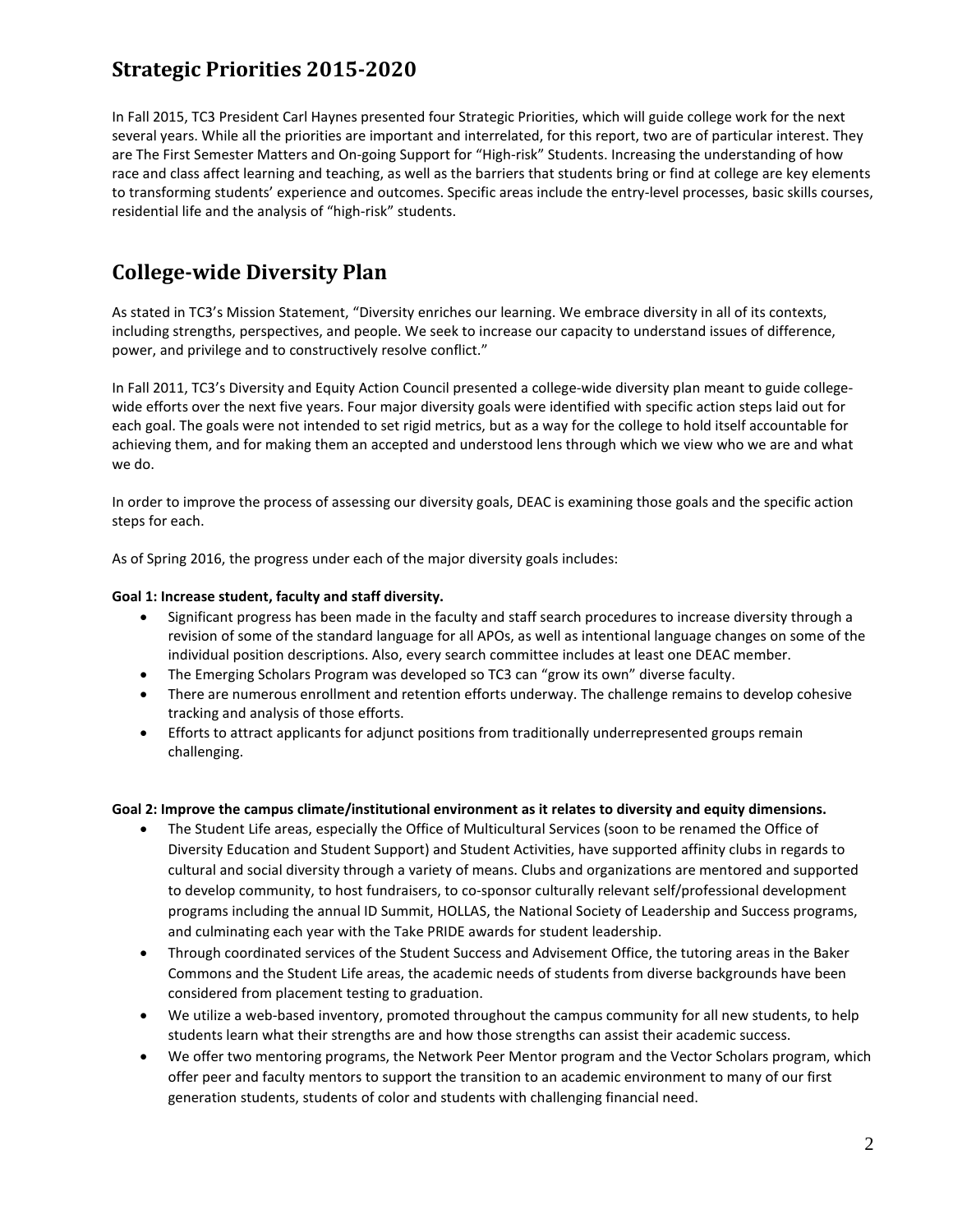- During campus visits new students who have self-identified as having need for academic accommodations are given information regarding services the college offers.
- We offer innovative course pairings to support the academic development of students with areas of academic weakness.
- Annually we have offered educational programs to encourage understanding awareness of diversity dimensions.
	- $\circ$  2011 2012: 14 campus-wide programs. Two programs specifically for faculty and staff
	- o 2013 2014: 22 campus-wide programs. Two programs specifically for faculty and staff
	- $\circ$  2014 2015: 16 campus-wide programs. Two programs specifically for faculty and staff
- Over the last three years, signage welcoming people to offices in different locations on campus has improved. However, a campus walk-through made it apparent that more signage is needed for individuals who have mobility and/or vision impairments. For instance, signs noting locations of elevators at the main building entrances would help.

**Goal 3: Infuse diversity and equity goals into curriculum and instruction and the overall academic life of the college.** Conversations about systematically infusing diversity into the curriculum have occurred but as of this report, there is no mechanism in place to easily collect this data and assess the progress.

**Goal #4 Establish internal and external collaborations/partnerships that contribute to broadening campus and community diversity.**

- CollegeNow expanded outreach in 2011-12 resulting in Ithaca City School District's increased participation to 44%.
- Staff involved in ACE (Access to College Education).
- Hosted meetings with Ithaca Youth Bureau, GIAC (Greater Ithaca Activities Center) and Ithaca High School on topics of ACE, Synergy, Network Peer Mentors.
- Hosted visits from Syracuse based OnPoint, Harlem Children's Zone and many high school groups.
- TC3 Biz facilitates programs such as "Embracing Diversity" for Tompkins County and BorgWarner.
- TC3 Admissions and Hotel Restaurant Management degree program staff presented a program at GIAC.
- Sponsored "All Things Equal" radio show.
- Worked with donors, especially Arthur Kuckes, to highlight needs of diverse populations of students and received substantial assistance for our Pathways, Network Peer Mentors and Vector Scholars programs.
- Attended to diversity in marketing: publications, website, graduation speakers, etc.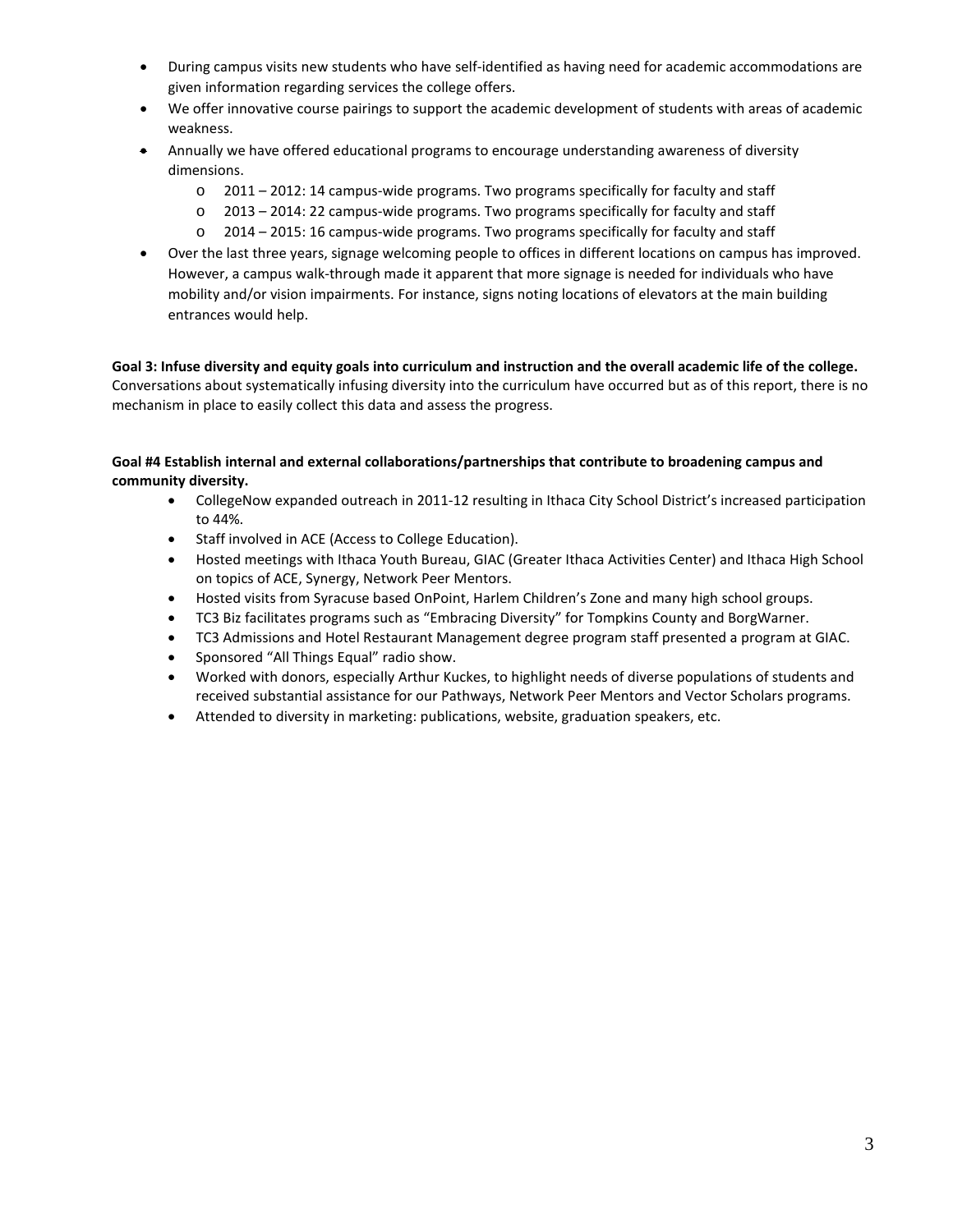# **Faculty/Staff at Tompkins Cortland Community College**

Reporting race/ethnicity using the new federal IPEDS categories became mandatory as of the 2010-11 year. The reporting changes included collecting Hispanic origin separately and the ability for individuals to self-identify with multiple races.

# **Full-time and Part-time Non-Adjunct Employees**

The breakdown of full-time employees and part-time non-adjunct employees reported from the Human Resources Department for Fall 2013 consisted of a total of 249 full time and part time employees. The numbers of non-adjunct employees were 101 full-time / 6 part-time men (41%) and 149 full-time / 3 part-time women (59%).

In Fall 2015 there were a total of 240 full time and part time employees. The numbers of non-adjunct employees were 93 full-time / 3 part-time men (40%) and 142 full-time / 2 part-time women (60%).

The decrease in the number of TC3 employees continues to reflect a reduction in enrollment and state aid.

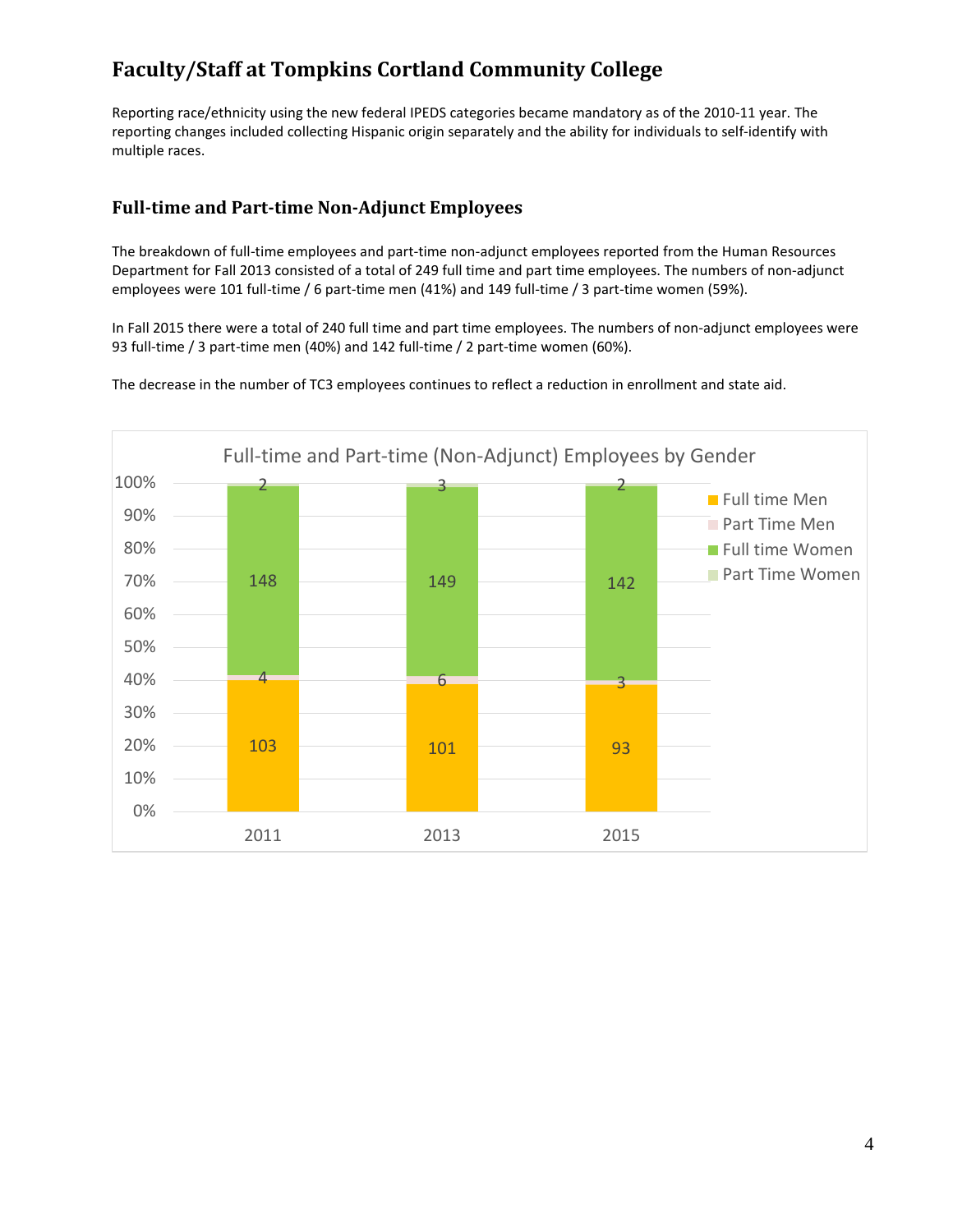The majority of full-time and part-time (non-adjunct) employees continues to be predominantly white non-Hispanic. However, the total percent of non-white has inched up from 5.1% in Fall 2011 to 5.8% in fall 2015.

| <b>TC3 FT and PT non-Adjunct</b><br><b>Employees</b> |             | 2011 Total |                | 2013 Total | 2015 Total |               |  |
|------------------------------------------------------|-------------|------------|----------------|------------|------------|---------------|--|
|                                                      | #           | %          | #              | %          | #          | $\frac{0}{2}$ |  |
| Nonresident Alien                                    | $\Omega$    | 0.0%       | 0              | 0.0%       | $\Omega$   | 0.0%          |  |
| Hispanic origin                                      | 3           | 1.3%       | 3              | 1.2%       | 3          | 1.3%          |  |
| Multiple Race, Non-Hispanic                          | $\mathbf 0$ | 0.4%       | 1              | 0.4%       | 1          | 0.4%          |  |
| American Indian/Alaskan Native,<br>Non-Hispanic      | 1           | 0.4%       | 1              | 0.4%       | 1          | 0.4%          |  |
| Asian, Non-Hispanic                                  | 1           | 0.4%       | $\overline{2}$ | 0.8%       | 1          | 0.4%          |  |
| Black, Non-Hispanic                                  | 8           | 3.3%       | 7              | 2.7%       | 8          | 3.3%          |  |
| Native Hawaiian/ Pacific Islander.<br>Non-Hispanic   | $\Omega$    | 0.0%       | 0              | 0.0%       | $\Omega$   | 0.0%          |  |
| Unknown                                              | 14          | 5.4%       | $\overline{2}$ | 0.8%       | 1          | 0.4%          |  |
| White, Non-Hispanic                                  | 230         | 93.8%      | 243            | 93.8%      | 225        | 93.8%         |  |
| <b>TOTAL</b>                                         | 257         | 100.0%     | 259            | 100.0%     | 240        | 100.0%        |  |
|                                                      |             |            |                |            |            |               |  |
| Non-white                                            | 13          | 5.1%       | 14             | 50.4%      | 14         | 5.8%          |  |
| Unknown                                              | 14          | 5.4%       | $\overline{2}$ | 0.8%       | 1          | 0.4%          |  |
| White, Non-Hispanic                                  | 230         | 89.5%      | 243            | 93.8%      | 225        | 93.8%         |  |
| <b>TOTAL</b>                                         | 257         | 100.0%     | 259            | 100.0%     | 240        | 100.0%        |  |

# **Adjuncts**

Until Fall 2015, the total number of TC3 adjuncts reported on the IPEDS survey had steadily increased over the years. In Fall 2011 and 2013 we reported 279 and 280 respectively. In Fall 2015 we reported 217 adjuncts.

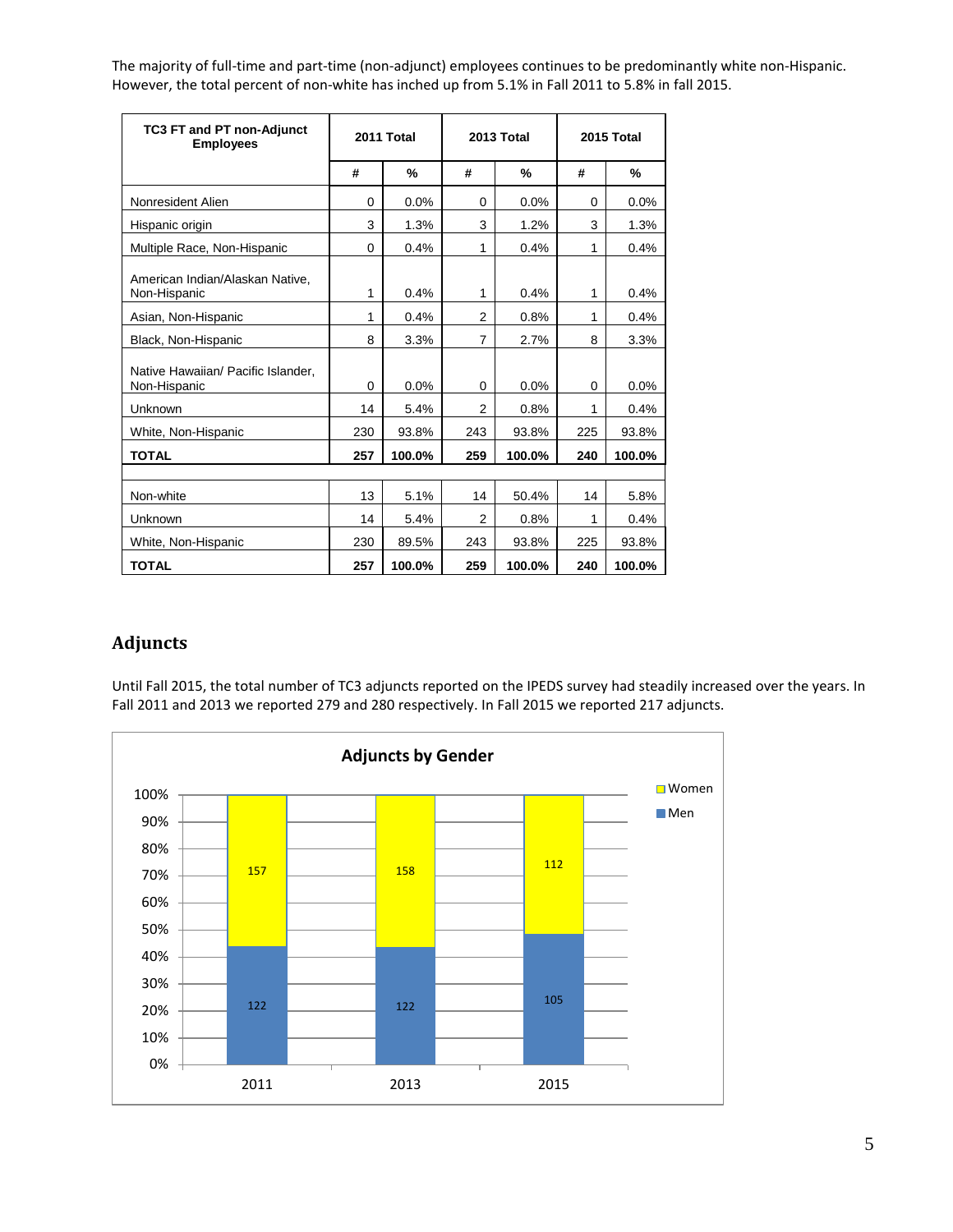Not only have the number of adjuncts reported with an unknown race decreased over the years, the percentage of those reported as non-white has increased.

| <b>TC3 Adjunct Employees</b>                |          | 2011   |                | 2013   |          | 2015   |
|---------------------------------------------|----------|--------|----------------|--------|----------|--------|
|                                             | #        | %      | #              | %      | #        | %      |
| Nonresident Alien                           | 0        | 0.0%   | 0              | 0.0%   | $\Omega$ | 0.0%   |
| Hispanic origin                             | 2        | 1.0%   | 5              | 1.8%   | 2        | 0.9%   |
| Multiple Race, Non-Hispanic                 | 0        | 0.0%   | 3              | 1.1%   | 3        | 1.4%   |
| American Indian/Alaska Native, Non-Hispanic | 4        | 1.0%   | $\overline{2}$ | 0.7%   | 1        | 0.5%   |
| Asian, Non-Hispanic                         | 3        | 1.0%   | 4              | 1.4%   | 5        | 2.3%   |
| Black, Non-Hispanic                         | 7        | 3.0%   | 10             | 3.6%   | 8        | 3.7%   |
| Native Hawaiian/ Pac Islander, Non-Hispanic | $\Omega$ | 0.0%   | $\Omega$       | 0.0%   | $\Omega$ | 0%     |
| Unknown                                     | 111      | 40.0%  | 47             | 16.8%  | 46       | 21.2%  |
| White, Non-Hispanic                         | 152      | 54.0%  | 209            | 74.6%  | 152      | 70.0%  |
| <b>TOTAL</b>                                | 279      | 100.0% | 280            | 100.0% | 217      | 100.0% |
|                                             |          |        |                |        |          |        |
| % of non-White                              | 16       | 6%     | 24             | 9%     | 19       | 9%     |
| Unknown                                     | 111      | 40%    | 47             | 17%    | 46       | 21%    |
| White, Non-Hispanic                         | 152      | 54%    | 209            | 75%    | 152      | 70%    |
| <b>TOTAL</b>                                | 279      | 100%   | 280            | 100%   | 217      | 100%   |

### **Emerging Scholars Program**

It has been long-known that the racial make-up of TC3's predominantly white faculty population does not match that of our more racially diverse student population, particularly the proportion of students of African-American or Hispanic descent. Serious discussions on how to improve the faculty-student balance resulted in a proposed program by Dr. John Conners (TC3 Provost and Vice President of the College) to create greater diversity among the full-time faculty. With support from President Haynes and the Board of Trustees, as well as from donor funding, the Emerging Scholars Program (ESP) was launched in Fall 2015.

The intent of ESP is to provide African-American or Latino graduates of TC3 who are close to completing their bachelor's degree, the opportunity to become a faculty member at TC3. The selected applicants would commit to complete a graduate degree within two years, be provided a TC3 faculty member mentor, be assigned teaching-related tasks and responsibilities under the tutelage of their mentor, and receive a stipend and other payment during this time. After two successful years in the program and completion of the graduate degree, the participant would then become a full-time TC3 faculty member.

As of this report, there are two ESP positions in the selection process for Fall 2016. Application reviews began in February 2016. With the current funding commitment, two more ESP positions will be available in Fall 2018.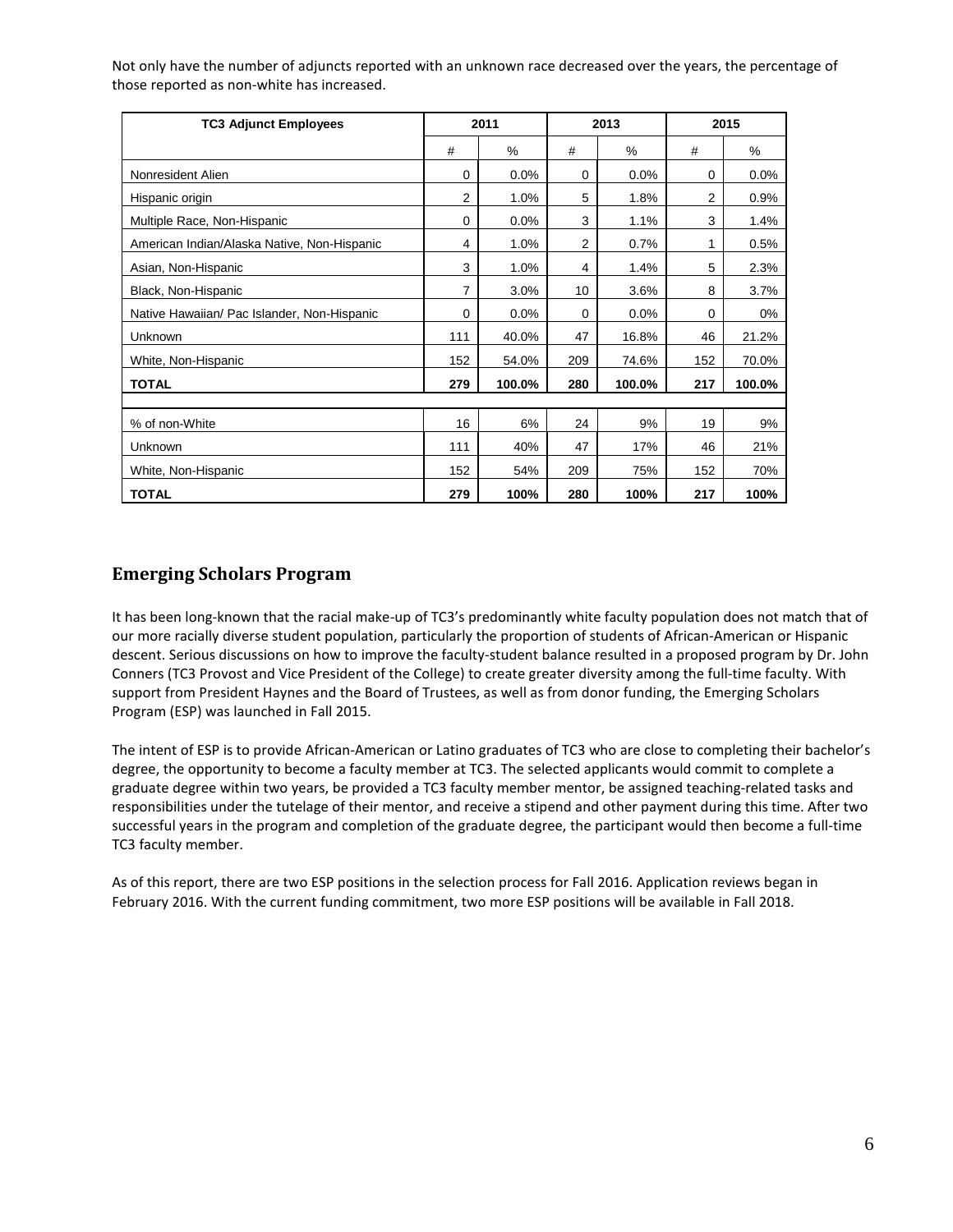# **Faculty Student Association Staff**

The breakdown of FSA staff in Fall 2015 consisted of 14 full-time/3 part-time men (36%) and 19 full-time/1 part-time women (54%). In 2011, there were a total of 17 men (46%) and 20 women (54%).

| <b>FSA Non-white Full-Time and Part-Time Employees</b> | 2011    | 2015 |
|--------------------------------------------------------|---------|------|
| Nonresident Alien                                      | 0.0%    | 0.0% |
| Black, non-Hispanic                                    | 8.3%    | 3.3% |
| American Indian/Alaska Native, Non-Hispanic            | $0.0\%$ | 0.0% |
| Asian/Pacific Islander, Non-Hispanic                   | 0.0%    | 0.0% |
| Hispanic                                               | 0.0%    | 0.0% |
| Unknown                                                | 0.0%    | 0.0% |
| Multiple Race, Non-Hispanic                            | 2.8%    | 6.6% |
| <b>Total % Non-white</b>                               | 11.1%   | 10%  |

# **TC3 Faculty and Staff Survey**

The TC3 Faculty and Staff Survey has been administered bi-annually by the Institutional Research department since 2003. The survey was initially designed to provide administrative departments a way to assess their day-to-day functions in light of feedback from users of their services. The survey design process is a collaboration among the Institutional Research department, administrative department heads, and cross-functional team chairs. Questions specifically submitted by DEAC were first included in the 2009 survey.

Over the last 3 surveys, the multiple part question asking "At TC3 have you experienced encouragement or support to…" has shown an increase of those experiencing encouragement or support of diversity-related efforts.

A copy of the complete report is available through the Institutional Research Department.

The percentages refer to the proportion of all respondents who answered "yes" to each particular statement, therefore, do not add up to 100%.

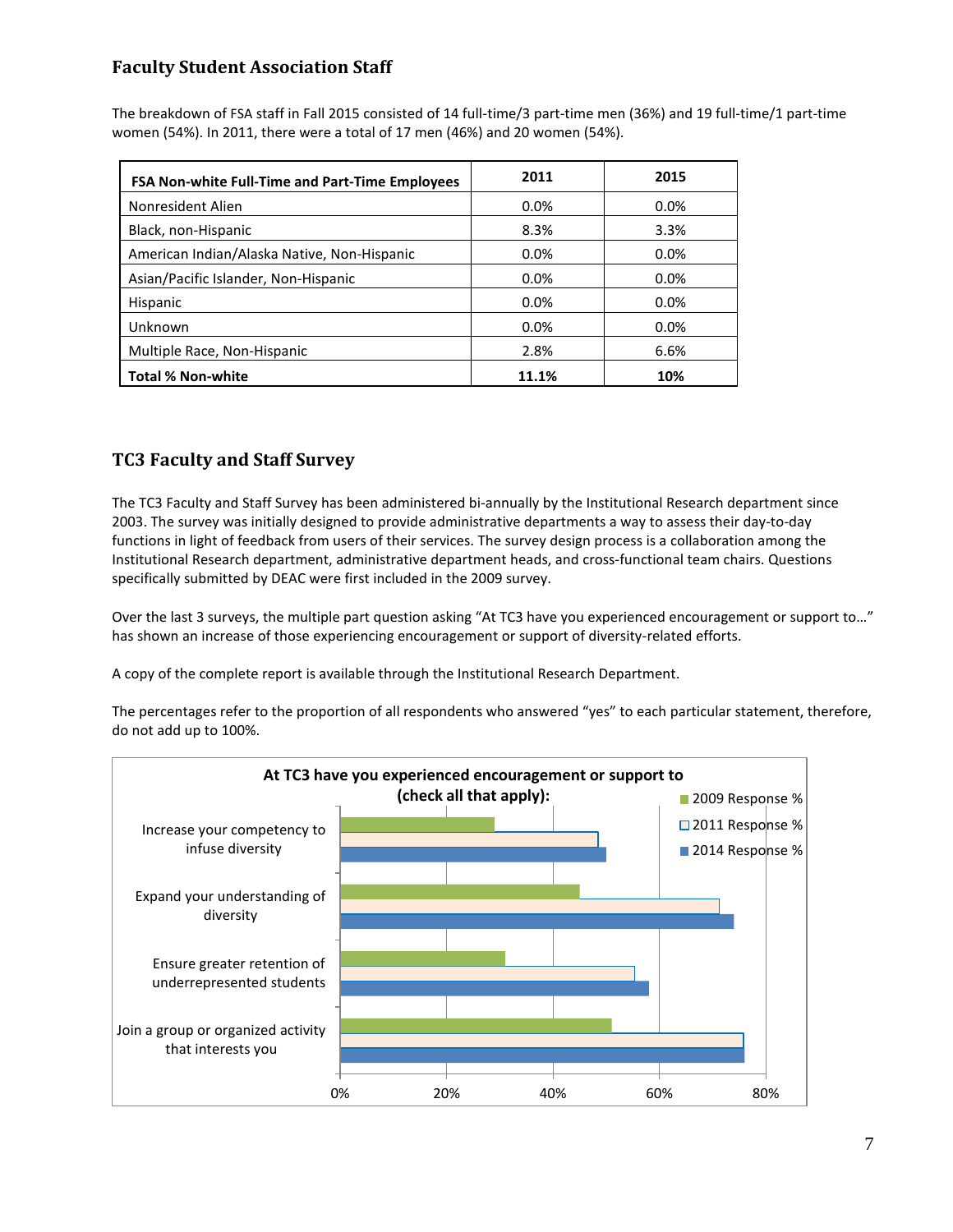When asked about feeling connected to others on campus, most of the respondents (over 90%) continue to feel some level of connection to others on campus, with more than half of them feeling either "quite a bit" or "a great deal."



When looking at the responses by work group, although more adjuncts continue feeling "not at all" connected to others on campus with 7% (2 people) in 2009 11% (6 people) in 2011 and 14% (6 people) in 2014, the actual numbers are not large.

|              | At TC3, to what extent have you personally experienced: feeling connected to others on the campus |                 |      |                         |                 |                                               |      |      |                        |      |      |                            |      |      |      |
|--------------|---------------------------------------------------------------------------------------------------|-----------------|------|-------------------------|-----------------|-----------------------------------------------|------|------|------------------------|------|------|----------------------------|------|------|------|
|              | Admin. & Exec. Mgt.                                                                               |                 |      | <b>Classified Staff</b> |                 | Full Time Faculty,<br>Counselors & Librarians |      |      | <b>Adjunct Faculty</b> |      |      | FSA / Other/ Not Indicated |      |      |      |
|              | 2009                                                                                              | 2011            | 2014 | 2009                    | 2011            | 2014                                          | 2009 | 2011 | 2014                   | 2009 | 2011 | 2014                       | 2009 | 2011 | 2014 |
| Not at all   |                                                                                                   |                 |      |                         |                 |                                               |      |      |                        |      |      |                            |      |      |      |
| Some         | 10I                                                                                               |                 |      | 27                      | 18              | 15                                            | 13   | 12   | 14                     |      | 31   |                            |      |      |      |
| Quite a bit  | 19 <sup>l</sup>                                                                                   | 131             |      | 18                      | 15 <sub>1</sub> | 16                                            | 28   |      |                        |      | 12   |                            |      |      |      |
| A great deal | 18 <sup>l</sup>                                                                                   | 13 <sup>1</sup> |      |                         |                 |                                               | 15   |      | <b>20</b>              |      |      |                            |      |      |      |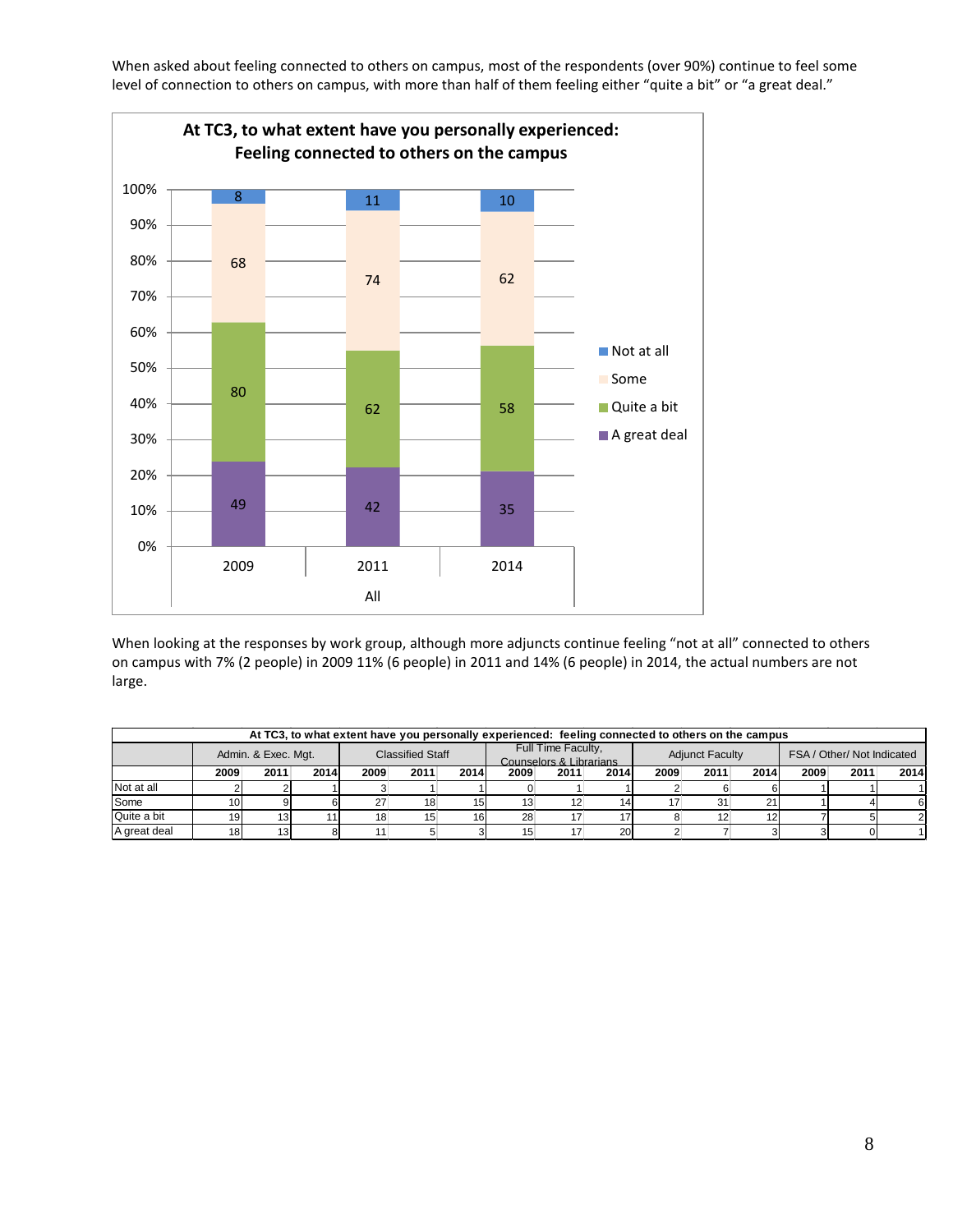Faculty and staff were also asked questions about the general climate at TC3. More than 75% of all respondents in the 2009 and 2011 surveys indicated that they had not personally experienced any discrimination at TC3. However, the 2014 survey indicated an increase in respondents who reported they had personally experienced either some or quite a bit of discrimination at TC3: 24% (47 people) in 2009 to 21% (39 people) in 2011 and to 29% (47 people) in 2014.



While in some cases the numbers are not large, most work group categories did have members indicate personally experiencing some amount of discrimination ("Some," "Quite a Bit" or "A Great Deal").

| At TC3, to what extent have you personally experienced: discrimination |                 |                                                |           |      |                                               |      |      |                        |      |                 |                          |      |      |      |      |
|------------------------------------------------------------------------|-----------------|------------------------------------------------|-----------|------|-----------------------------------------------|------|------|------------------------|------|-----------------|--------------------------|------|------|------|------|
|                                                                        |                 | <b>Classified Staff</b><br>Admin. & Exec. Mgt. |           |      | Full Time Faculty,<br>Counselors & Librarians |      |      | <b>Adjunct Faculty</b> |      |                 | FSA/Other/ Not Indicated |      |      |      |      |
|                                                                        | 2009            | 2011                                           | 2014      | 2009 | 2011                                          | 2014 | 2009 | 2011                   | 2014 | 2009            | 2011                     | 2014 | 2009 | 2011 | 2014 |
| Not at all                                                             | 35 <sub>1</sub> | 29                                             | <b>20</b> | 45   | 31                                            | 29   | 43   | 39                     | 38   | 20 <sup>1</sup> | 42                       |      |      |      |      |
| Some                                                                   |                 |                                                |           |      |                                               |      | 12   |                        |      |                 | 12                       |      |      |      |      |
| Quite a bit                                                            |                 |                                                |           |      |                                               |      |      |                        |      |                 |                          |      |      |      |      |
| A great deal                                                           |                 |                                                |           |      |                                               |      |      |                        |      |                 |                          |      |      |      |      |

Most survey respondents indicated not experiencing any level of harrassment. However, the number of those experiencing some level of harrassment ("some" or "quite a bit" or "a great deal") has increased over the years. In 2009, 2011 and 2014 surveys, these responses were 8% (15 respondents), 16% (31 respondents) and 25% (41 respondents) respectively.

9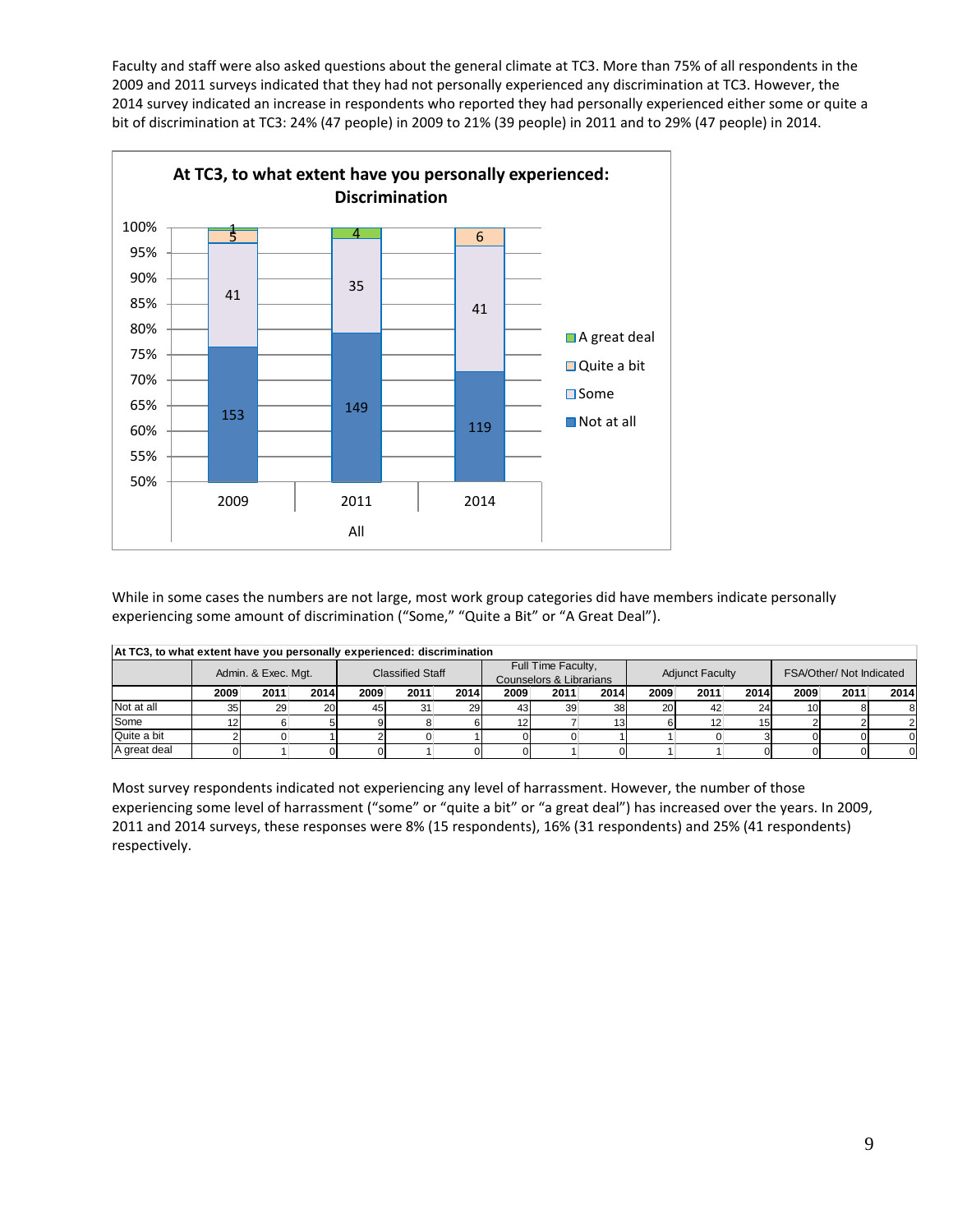

The number of all respondents who indicated feeling some level of isolation or being unwelcome has increased over time from from 43 people (21%) in 2009, to 55 people (30%) in 2011, to 57 people (35%) in 2014. This is especially true for Adjuncts and Classified Staff who indicated higher percentages of feeling isolated or unwelcome than the other groups.

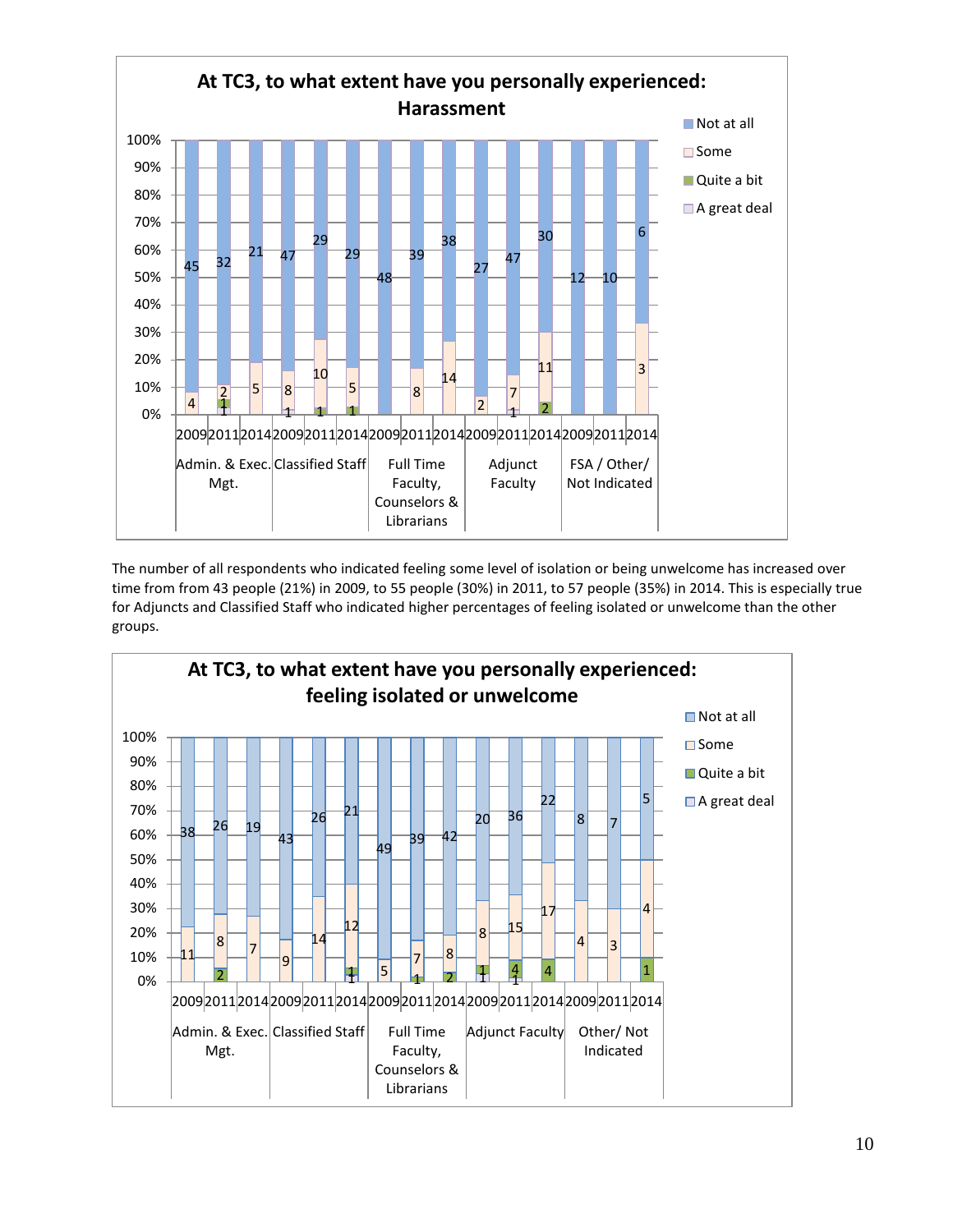Faculty were asked how often they utilized diversity examples, concepts or topics in their classroom discussions. Out of the 86 faculty and adjuncts who answered the question in 2014, 39 in 2011 and 43 in 2009, over 75% stated that diversity is part of their classroom discussions 4 or more times each semester.



### **Applicants for Employment**

During the application process, administrative and faculty candidates receive an optional Affirmative Action Disclosure Statement from the TC3 Human Resources Department. The overall disclosure response rate from administrator job applicants in the past few years has ranged from 31% to 36%. The percentage of those who returned the statement and anonymously identified themselves as a diversity candidate decreased from 21% in 2012-13, 20% in 2013-14, to 11% in 2014-15. Note that the Coordinator of Multicultural Services position in 2013-14 with 51 applicants had the greatest percentage 48% (11 people) who identified themselves as a diversity candidate.

The response rate from faculty job applicants has ranged from 39% to 50%. The percentage of those who returned the statement and anonymously identified themselves as a diversity candidate fluctuated from 25% in 2012-13, 9% in 2013- 14, to 13% in 2014-15.

While TC3 has no specific numeric diversity candidate goal, efforts continue to improve the overall applicant disclosure response rate, and to attract more diversity candidates.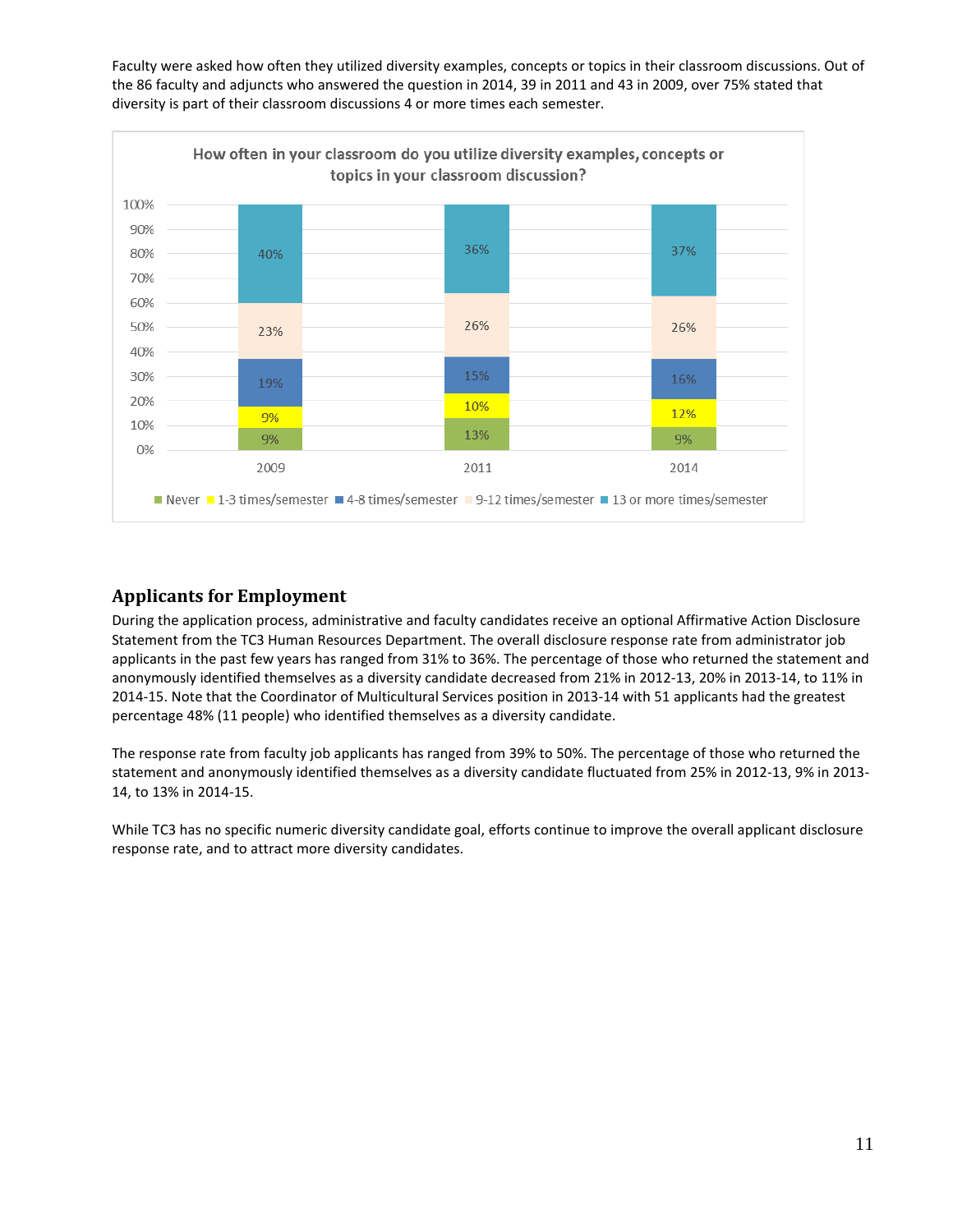|                  | <b>TC3 Job Applicant Affirmative Action Disclosure Statement Results</b> |                                         |                            |                                                                    |                                                        |                                                                        |                                                                          |  |  |  |  |  |
|------------------|--------------------------------------------------------------------------|-----------------------------------------|----------------------------|--------------------------------------------------------------------|--------------------------------------------------------|------------------------------------------------------------------------|--------------------------------------------------------------------------|--|--|--|--|--|
| Academic<br>Year | <b>Position</b><br>Type                                                  | <b>Number</b><br>οf<br><b>Positions</b> | Total<br><b>Applicants</b> | Total<br><b>Disclosure</b><br><b>Statements</b><br><b>Received</b> | <b>Percent</b><br><b>Statements</b><br><b>Received</b> | Total<br><b>Identified as</b><br><b>Diversity</b><br><b>Candidates</b> | Percent of<br><b>Identified</b><br><b>Diversity</b><br><b>Candidates</b> |  |  |  |  |  |
| 2012-13          | Administrator                                                            | 2                                       | 168                        | 52                                                                 | 31%                                                    | 11                                                                     | 21%                                                                      |  |  |  |  |  |
|                  | Faculty                                                                  | 6                                       | 437                        | 220                                                                | 50%                                                    | 33                                                                     | 15%                                                                      |  |  |  |  |  |
| <b>Total</b>     |                                                                          | 8                                       | 605                        | 272                                                                | 45%                                                    | 44                                                                     | 16%                                                                      |  |  |  |  |  |
| 2013-14          | Administrator                                                            | 5                                       | 467                        | 152                                                                | 33%                                                    | 30                                                                     | 20%                                                                      |  |  |  |  |  |
|                  | Faculty                                                                  | 4                                       | 232                        | 91                                                                 | 39%                                                    | 8                                                                      | 9%                                                                       |  |  |  |  |  |
| <b>Total</b>     |                                                                          | 9                                       | 699                        | 243                                                                | 35%                                                    | 38                                                                     | 16%                                                                      |  |  |  |  |  |
| 2014-15          | Administrator                                                            | 6                                       | 395                        | 141                                                                | 36%                                                    | 16                                                                     | 11%                                                                      |  |  |  |  |  |
|                  | Faculty                                                                  | 6                                       | 452                        | 212                                                                | 47%                                                    | 27                                                                     | 13%                                                                      |  |  |  |  |  |
| <b>Total</b>     |                                                                          | 12                                      | 847                        | 353                                                                | 42%                                                    | 43                                                                     | 12%                                                                      |  |  |  |  |  |

While efforts to collect similar data on adjunct teaching positions were first instituted in 2010-11, the College continually accepts applications throughout the year for various disciplines. Many adjunct candidates often apply to teach in multiple subject areas. This makes systematically collecting data a challenge.

Out of the 27 Affirmative Action disclosure statements received in 2012-13, 1 male and 4 females self-identified as a diversity candidate. Out of the 10 statements received in 2014-15, 2 females self-identified as a diversity candidate.

# **Student Enrollment**

| TC3 Student Enrollment by Permanent Residency <sup>1</sup> |                  |      |      |                  |                  |      |  |  |  |  |
|------------------------------------------------------------|------------------|------|------|------------------|------------------|------|--|--|--|--|
| <b>Permanent Residence</b>                                 | <b>Fall 2011</b> |      |      | <b>Fall 2013</b> | <b>Fall 2015</b> |      |  |  |  |  |
|                                                            | #                | %    | #    | %                | #                | %    |  |  |  |  |
| From sponsoring counties*                                  | 2004             | 55%  | 1853 | 57%              | 1654             | 57%  |  |  |  |  |
| Cortland                                                   | 710              |      | 644  |                  | 561              |      |  |  |  |  |
| Tompkins                                                   | 1294             |      | 1209 |                  | 1093             |      |  |  |  |  |
| From non-sponsoring NY counties                            | 1651             | 45%  | 1373 | 43%              | 1272             | 43%  |  |  |  |  |
| Total from NY                                              | 3655             | 95%  | 3226 | 95%              | 2926             | 95%  |  |  |  |  |
| N/A, non-NY, non-US or Other                               | 192              | 5%   | 158  | 5%               | 159              | 5%   |  |  |  |  |
| Total                                                      | 3847             | 100% | 3384 | 100%             | 3085             | 100% |  |  |  |  |

While overall student enrollment has decreased over recent years, fall census files indicate that students with a permanent residence in sponsoring counties increased from 55% in Fall 2011 to 57% in Fall 2013 and Fall 2015.

\*Sponsoring counties =Tompkins and Cortland

1 Does not include CollegeNow high school students

### **On-Campus Housing**

TC3 first offered on-campus housing in fall 1999 with 192 beds in two buildings. The number of available beds and buildings increased from 550 beds in five buildings in Fall 2007, to the current 816 beds in 7 buildings in Fall 2009. However, due to the overall drop in enrollment and more community colleges offer housing, TC3's on-campus housing has not been at full capacity in recent years. In the fall 2015 census file reported by the Institutional Research Department to SUNY, there were 644 students living on campus.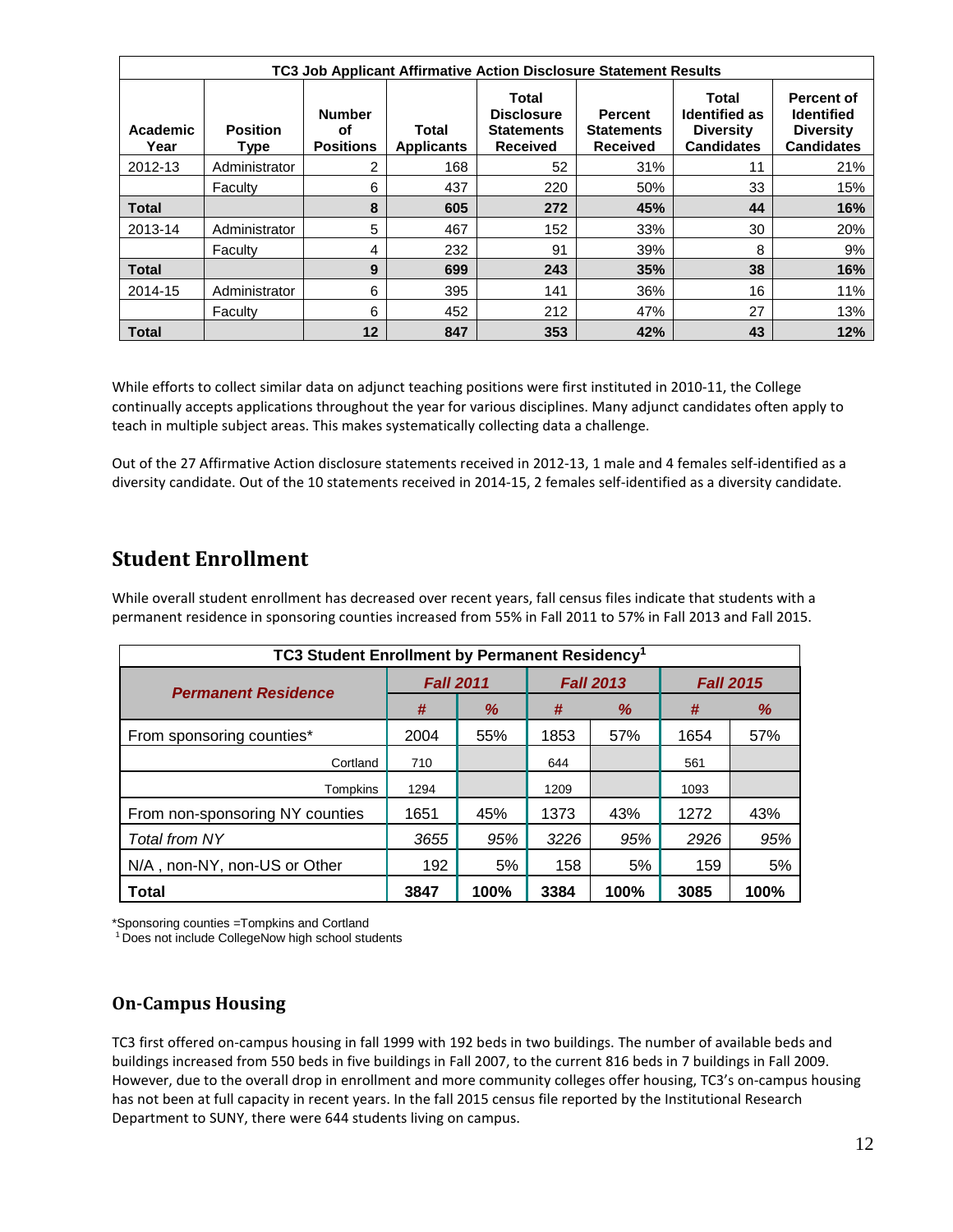The shift in regional demographics has changed over the years. While a majority of our housing students used to come from our local Finger Lakes region, a much larger percentage of students are now from New York City.



Sixty-six percent (422 of 644) of the Fall 2015 residential students continue to be in the "age 19 and under" group. The largest number of housing students were 18 years old. In Fall 2015, there were more male housing students (52%: 335 of 644) than female housing students (48%: 335 of 644).

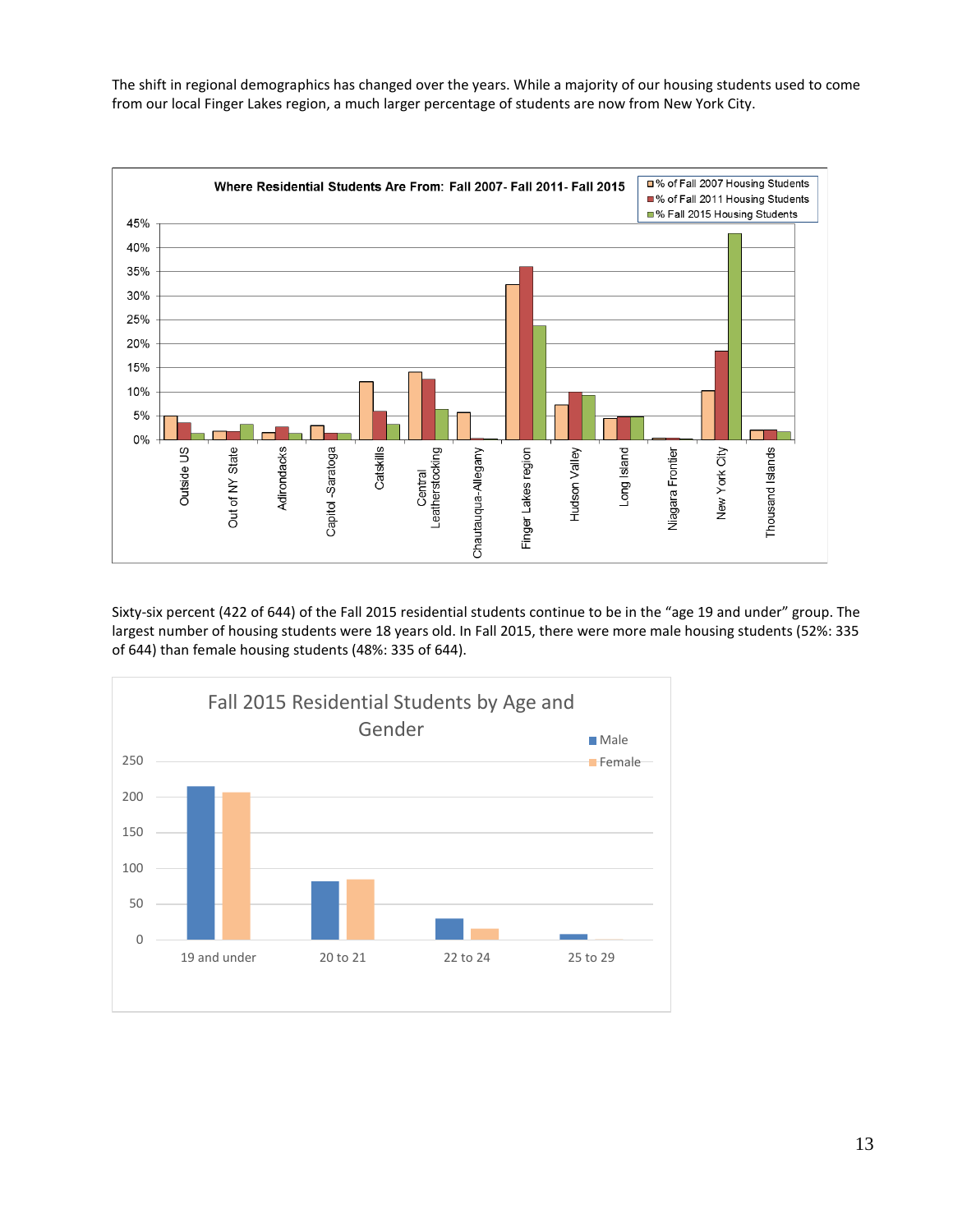

### **Quality of Life Survey**

In Spring 2014, the Office of Residence Life & Judicial Affairs administered their fourth Quality of Life survey to current housing students to get feedback on their experiences and satisfaction in the residence halls. Overall, the staff felt that the responses greatly improved from previous years.

Of the 640 residents surveyed, 148 students responded to the on-line survey for a 23% response rate. Of those, 39% were male and 61% female. Based on race/ethnicity, 49% identified as white (down from 69% in the 2012 survey), 28% Black/African American, 15% Hispanic/Latino, 1.5% Asian-American, 1% Hawaiian or Pacific Islander, 1.5% American Indian or Alaskan Native, 10.5% two or more races, .5% international and 2% unknown. In addition, 6% identified themselves as LGBTQ.

Students indicated feeling safe and secure. 92% (up from 84% in the 2012 survey) felt safe in their residence hall; 86% felt safe in areas surrounding their hall (up from 74%.) Looking at these results by gender, males - 98% said they feel safe in halls; 92% feel safe in areas around halls; females – 87% feel safe in halls; 82% feel safe in areas around halls. By race, white students – 81% feel safe in halls; 76% feel safe in areas around halls, students of color – 100% feel safe in halls; 93% feel safe in areas around halls.

Regarding the conduct system, more students felt others are following the rules, which the Director of Residence Life felt was consistent with current conduct numbers. Due to concerns voiced about the conduct system, these data were examined by gender and race/ethnicity: males - 6% are dissatisfied with the conduct process and with hearing officers, females – 5% are dissatisfied with the conduct process and hearing officers. White students – 6% are dissatisfied with the process; 2% dissatisfied with hearing officers. Students of color – 11% dissatisfied with the process; 13% dissatisfied with hearing officers.

Questions about the overall environment resulted in more than half (61%) indicating that they feel that there is a strong and positive community on their floor. 80% agree that living in the halls has enhanced their ability to meet others and 90% agree it enhanced their ability to live cooperatively with others (up from 85% in the 2012 survey). Finally, 86% (up from 76%) are satisfied with the overall environment in their residence hall. Though this last number is very exciting in its increase, it was surmised by Residence Life staff that some of the results might be attributed to the fact that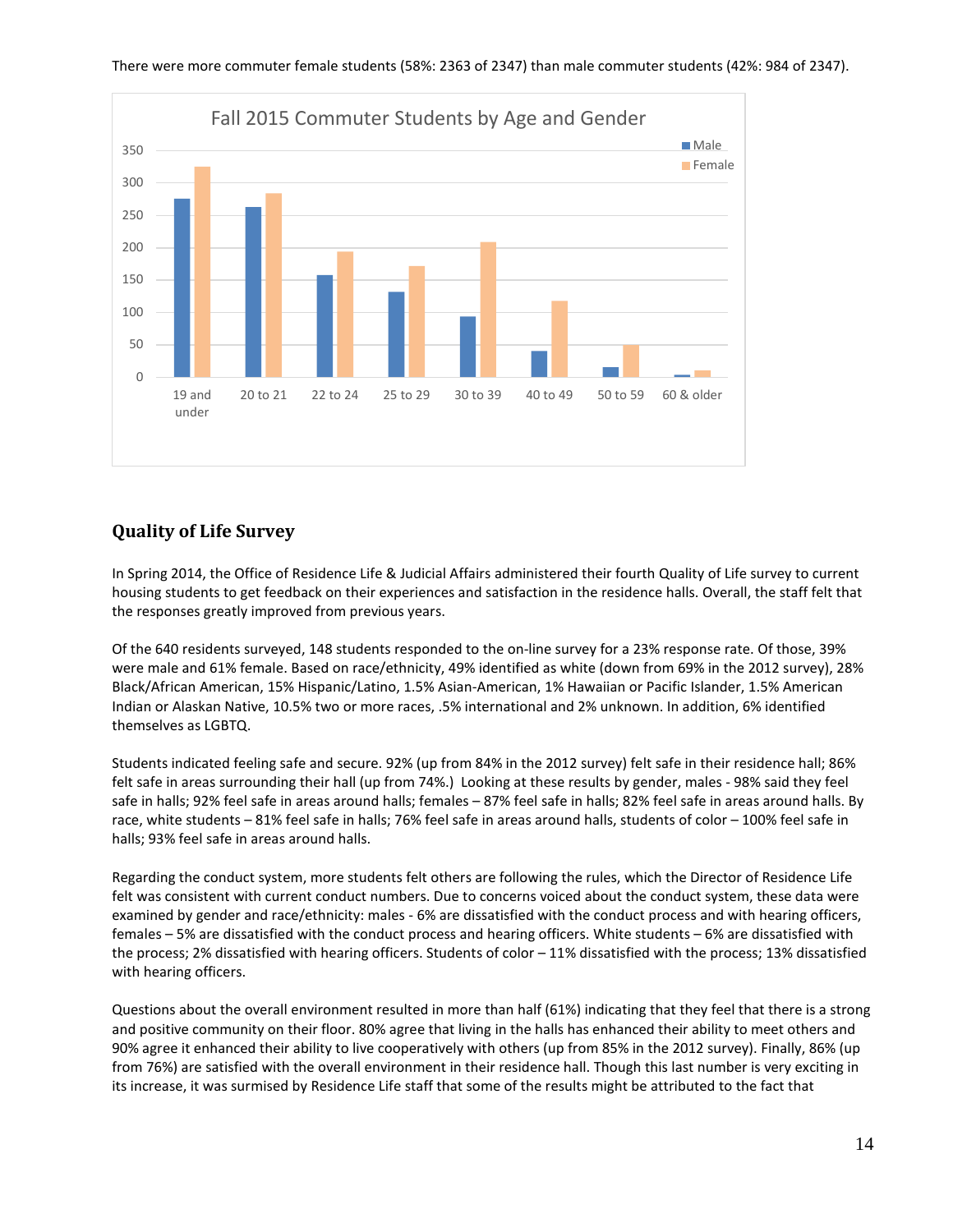Tompkins Hall was completely closed and Cortland Hall was half closed, as these buildings in the past tend to receive more negative feedback than in the other buildings, being our oldest buildings.

A copy of the complete report is available through the Office of Residence Life & Judicial Affairs.

#### **Residence Life Programs**

The Residence Life staff provides a plethora of programs each month. About 20% of them could be considered diversity related.

| <b>Academic Year</b> | <b>Total Number of Programs</b> | <b>Number of Diversity related</b> |     |  |  |
|----------------------|---------------------------------|------------------------------------|-----|--|--|
|                      | <b>Offered</b>                  | <b>Programs</b>                    |     |  |  |
| 2012-13              | 272                             | 50                                 | 18% |  |  |
| 2013-14              | 259                             | 56                                 | 22% |  |  |
| 2014-15              | 230                             | 51                                 | 22% |  |  |
| 2015-16              | Sept-March: 173                 | Projected to be 43                 |     |  |  |

#### **Campus Climate Survey**

In Spring 2013, the Office of Multicultural Services, in collaboration with DEAC, administered the 3rd online "Student Perception of Campus Cultural Climate" survey. Also known as the "Pulse Survey," this survey was first administered in Spring 2007. The study had three purposes: (1) to help college officials gain a better understanding of what it is like being a student at TC3; (2) to help college officials be proactive in identifying student concerns; and (3) to provide a benchmark for future examinations of the TC3 campus climate.

In Spring 2013, matriculated students (full-time and part-time) were invited via email to voluntarily participate in the web-based survey. A total of 253 students began the survey; 227 completed it entirely. This is a decrease from the 283 students who completed the 2010 survey. Survey questions addressed topics on faculty, staff, fellow students, the learning environment, comfort level, diversity programming, experiences, facilities and TC3's overall commitment to diversity. Questions regarding sexual orientation, discrimination/–harassment, and levels of hostility were additions since the 2007 survey.

68% (155 students) of the survey respondents were female, 32% (72) were male.

A copy of the complete "Student Perception of Campus Cultural Climate at TC3" report can be requested through the Office of Multicultural Services.

#### **Comparative Responses between 2010 and 2013 Pulse Survey Results**

#### UNDERSTANDING OF RACIAL/ETHNIC DIFFERENCES

In 2010, 50.8% of student respondents agreed or strongly agreed that their experiences since coming to TC3 has led them to become more understanding of racial/ethnic differences; 37.1% reported a neutral experience. Increasing slightly, in 2013, 53.3% of student respondents agreed or strongly agreed that their experiences since coming to TC3 has led them to become more understanding of racial/ethnic differences; while 37.2% reported a neutral experience.

#### GETTING TO KNOW PEOPLE

In 2010, 59% of student respondents agreed or strongly that getting to know people from different racial/ethnic backgrounds has been easy at TC3; while 31% reported a neutral experience. Increasing slightly, in 2013, 61% of student respondents agreed or strongly agreed that getting to know people from different racial/ethnic backgrounds has been easy at TC3; while 24% reported a neutral experience.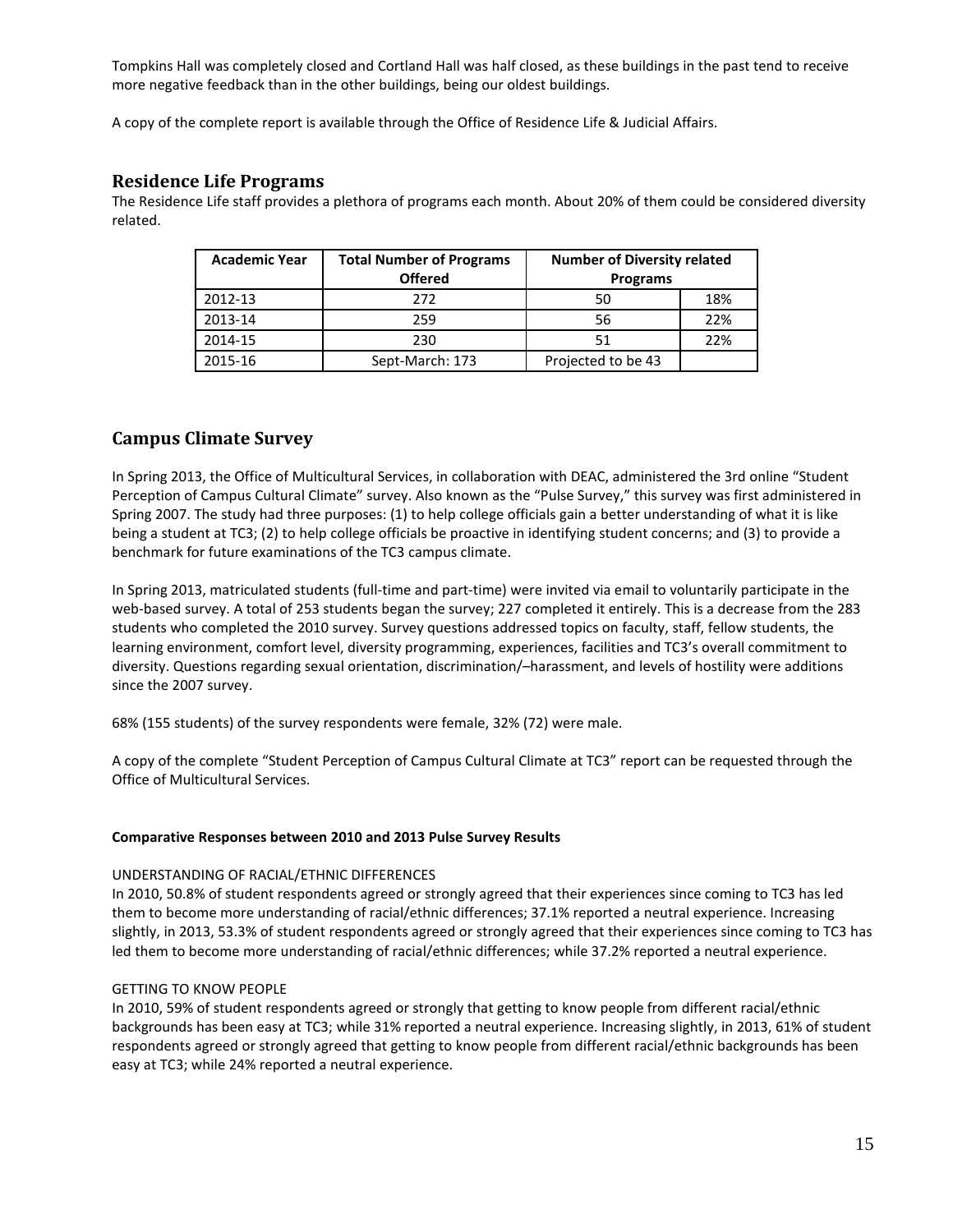#### SEXUAL ORIENTATION

In 2010 and 2013 student respondents were asked, "Describe the atmosphere at TC3 for people of differing sexual orientation (Bisexual, Gay, Heterosexual, Lesbian, Transgender)." In both years, responses indicated that the atmosphere was most challenging for persons who identify as Transgender. Respondents indicated that the atmosphere was more hostile, socially separated, and uncomfortable for persons who identified as Transgender.

#### PROGRAMS AND ACTIVITIES

In 2010, 61% of students indicated they believe TC3 has done a good job providing programs and activities that promote multicultural understanding. 35% reported a neutral perception in response to the statement. In 2013, the positive perception of the programs and activities provided by TC3 modestly increased to 64%.

#### COMFORT LEVEL

In 2010, 80% of under-represented students reported feeling comfortable or very comfortable participating in class; 78% of majority students felt comfortable to very comfortable. In 2013, 83% of under-represented students felt comfortable to very comfortable while 78% of majority students felt comfortable to very comfortable.

#### DISCRIMINATION OR HARASSEMENT

In 2010, 14% of students anonymously surveyed reported that they have encountered discrimination or harassment at TC3. In 2013, a slight decrease is noted, as 11%, students anonymously surveyed reported that they have encountered discrimination or harassment at TC3.

#### **Student Activities Department**

The mission of the Student Activities Department is to provide opportunities to facilitate the development of students through the building of community and through the collaborative provision of an array of co-curricular learning opportunities and services. While almost every program offered can be tied to diversity or multi-cultural competence in some way, some events in recent years include: African Drumming Troupe, Oxfam Hunger Banquet, GSA Drag Show, Jazz Infused Indian Music, National Day Without Stigma, National Coming Out Day, showing of the movie "Bully," a concert by the Dorothy Cotton Jubilee Singers.

Some of the many clubs on campus include:

| <b>TC3 Club</b>            | <b>Description</b>                                                                    |
|----------------------------|---------------------------------------------------------------------------------------|
| <b>Active Minds</b>        | To change the conversation about mental health on college campuses. Provide           |
|                            | information and resources regarding mental health and mental illness.                 |
|                            | Encourage students to seek help as soon as it is needed, and serve as liaison         |
|                            | between students and the mental health community.                                     |
| African Latino Society     | To promote the political, social, economic, and cultural interests of ALANA           |
| (ALS)                      | students in the TC3 College community.                                                |
| Gay-Straight Alliance      | To foster an atmosphere of acceptance, understanding, respect, dispel myths           |
|                            | about LGBTQ peoples, and provide support.                                             |
| Intercultural Club         | To create awareness and sensitivity towards all ethnic and cultural groups on         |
|                            | campus and in the community                                                           |
| Otaku Cafe                 | To explore the culture and traditions of Japan with special interest in fashion and   |
|                            | anime.                                                                                |
| Residents Hall Association | To develop, promote and present social, academic, diversity, and wellness             |
| (RHS)                      | programs for all students living in the residence halls. RHA is open to all students, |
|                            | residents and commuters.                                                              |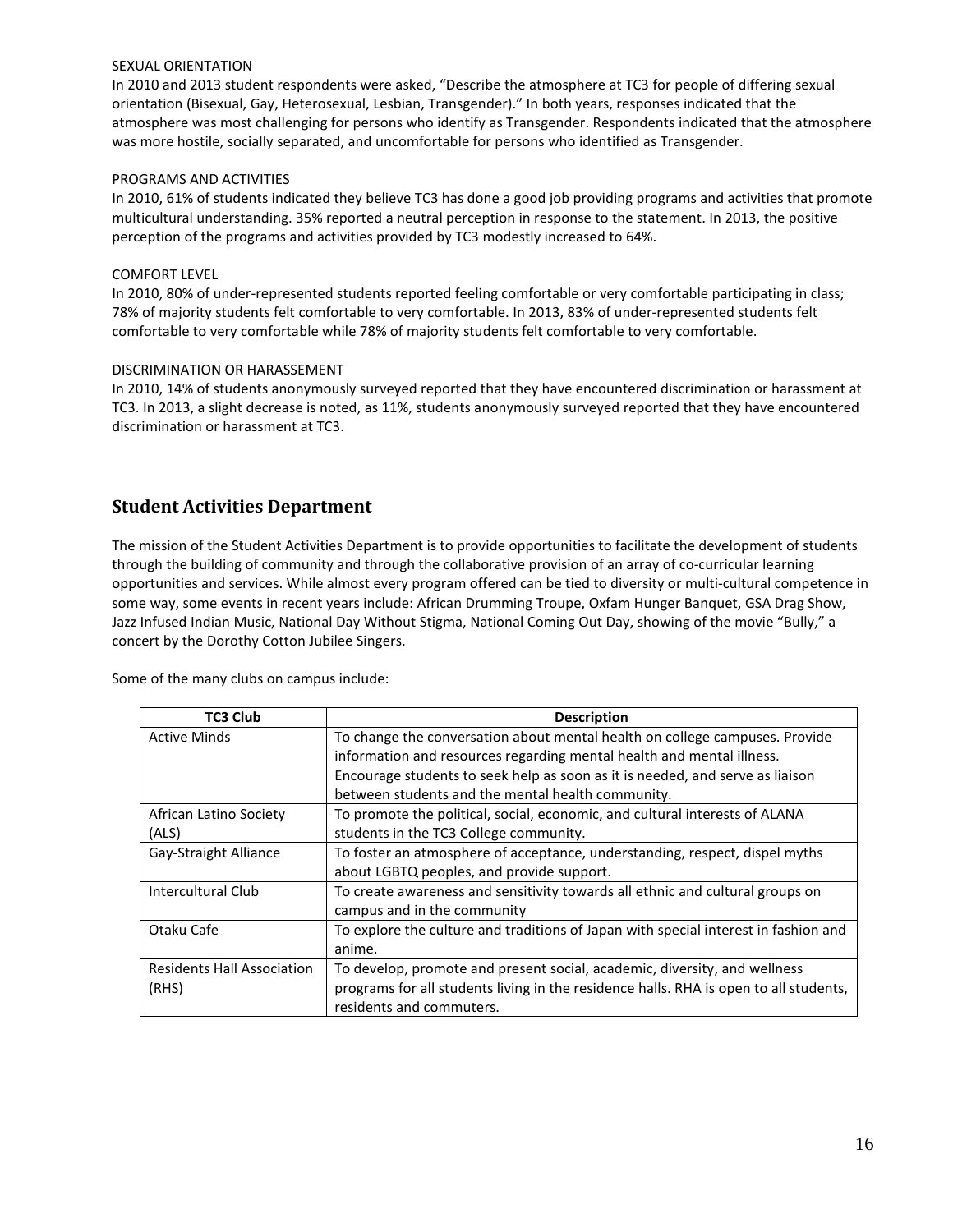# **Counseling, Career and Transfer Services**

The Counseling, Career, and Transfer Services (CCTS) staff collaborates with college personnel to connect with members of TC3's diverse student population in order to address distinct needs. Every semester, counselors provide training in communication and problem solving to the Office of Multicultural Services' (OMS) Network Peer Mentors, Residence Life Advisors and Student Activities Assistants. CCTS co-sponsors and/or participates in several OMS programs such as the Leadership Retreat, the ID Summit and other socio-educational programs.

CCTS regularly consults with TC3's Office of Access and Equity Services and with Residence Life personnel. The department hosts the Adult Student Orientation, partners with the Child Care Center to assist students with dependent children and presents to the Early Childhood program students on diverse family configurations. Staff consult with and refer students for disability resource services provided by Cortland and Tompkins counties. CCTS has also established and maintained a long-standing relationship with the Advocacy Center of Tompkins County which provides programs for students on the matters of intimate partner violence and sexual assault.

### **Office of Global Initiatives**

The mission of The Office of Global Initiatives is to provide educational opportunities conducive to the exchange of knowledge and cultural understanding. This is accomplished through international partnerships, professional development, and support of both domestic and international students.

#### OBJECTIVE: On-Going Support for All Students

For several years, Global has been supporting the objective of helping both international and domestic students "transition to becoming successful student and academic citizens."

- **First year support:** 
	- Global has been assessing the experience of new international students from their first arrival throughout their first year time.
	- Global works closely with Admissions, Campus Technology and other departments on campus to monitor new students' experiences and to both collect and provide critical information that is needed.
	- International Student Orientation is continually reviewed, adapted and improved.
	- Community-Building and Cultural Awareness: Global collaborates with campus and community resources to facilitate students' integration into the community. Some ways that we do that are:
		- Bi-weekly International Coffee Hours.
		- Monthly trips or excursions off-campus.
		- Relationship-building with "Intercultural Students Club"
		- Coming in the future: Peer mentors, language partners, host families
		- Increasing academic/cultural focus of summer programs

#### • **Intercultural Understanding and Diversity Engagement Opportunities**

- Global is a key player behind TC3's Diversity Action Plan and offers high-quality opportunities for academically sound and engaging dialogue. Global, in partnership with engaged students and faculty, strives every year to provide opportunities for all TC3 students to gain a global perspective and come away with a greater understanding of a wide range of issues of international importance.
- **Broadening of Study Abroad to Be More Inclusive** 
	- Global introduced a new application process for study abroad courses which doubles as a scholarship application. This has dramatically increased applications for scholarships enabling more students to study abroad.
	- For Fall 2016, five out of nine applicants were granted full funding for TC3 study abroad programs through the Benjamin A. Gilman Scholarship. This is exceptional among New York state community colleges.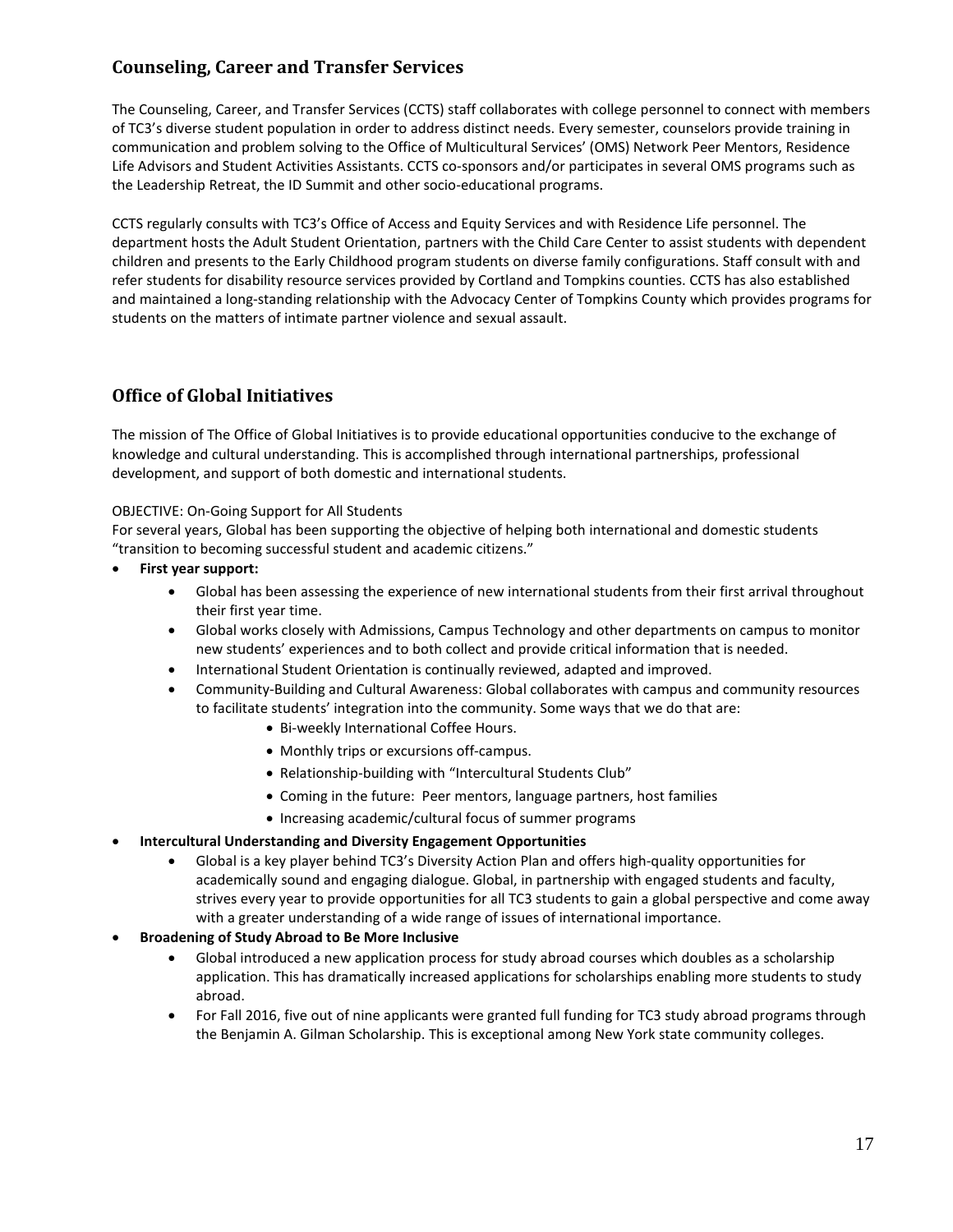#### • **International Recruitment**

- Global Program Development continually strives for new connections, particularly in the Dominican Republic, Honduras and Peru. Enrollment in the Summer Global Connections program was steady in summer 2015 and is expected to increase slightly in 2016.
- New to Global in the summer of 2015 was the arrival of eighty-six Dominican students on scholarship from the Ministry of Higher Education, Science and Technology (MESCyT) of the Dominican Republic for our Intensive English Program. This program is expected to continue at TC3 in the coming years.

## **Student Services – Accommodations**

It is the College's policy to provide, on an individual basis, academic modifications for students who have disabilities. These may include, but are not limited to: testing or classroom accommodations and use of auxiliary aids or services.

Baker Center for Learning (BCL) staff members work with students with physical, learning, psychological, medical, or other disabilities to assist them in developing self-advocacy skills and to promote student success.

The TC3 Office of Access and Equity Services reported the following numbers on the annual Fall NYSED 2H2 Enrollment of Students with Disabilities survey:

| Category                         | <b>Fall 2013</b><br>students | <b>Fall 2014</b><br><b>students</b> |
|----------------------------------|------------------------------|-------------------------------------|
| <b>Learning Disabilities</b>     | 388                          | 343                                 |
| <b>Mobility Disabilities</b>     | 18                           | 18                                  |
| <b>Visual Disabilities</b>       | 22                           | 29                                  |
| <b>Acoustical Disabilities</b>   | 30                           | 40                                  |
| <b>Other Health Disabilities</b> | 208                          | 252                                 |
| <b>Multiple Disabilities</b>     | 118                          | 117                                 |
| <b>Neurological Disabilities</b> | 209                          | 207                                 |
| <b>Unduplicated Total</b>        | 539                          | 537                                 |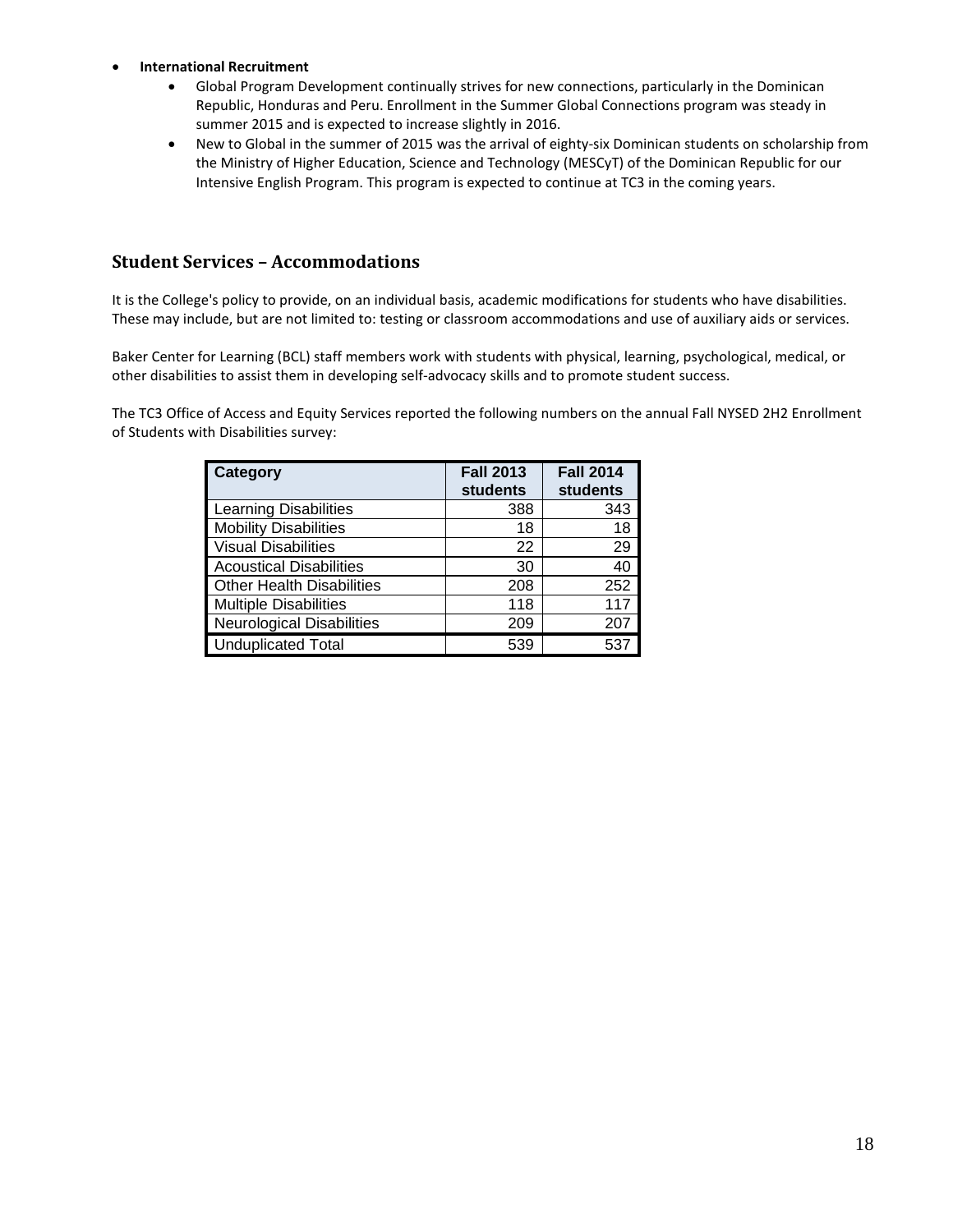# **Academic Success**



Since the last State of Diversity report, the percent of all first-time, full-time students with a cumulative GPA of 2.0 or better at the end of their first fall semester improved for most groups.

### **Retention Rates**

It is well-known that the retention of first-time, full-time students is dependent on the success of the student's first semester. In fact, "the First Semester Matters" is one of TC3's strategic priorities. Currently, numerous initiatives to improve the student's academic experience at TC3 are underway. While the overall retention rate of first time, full-time students in an AA, AS or AAS program from Fall to Spring semester continues to incrementally improve, the retention rate of minority (non-White) students went from 80% in 2012-13, to 82% in 2014-15. The one semester retention rate of all 2011-12 students in the 2012 State of Diversity report was 79%; for minority students it was also 79%.

| <b>Race/ Ethnicity</b>                             | Fall 2012 AA,<br>AS, AAS<br><b>FT, FT Students</b> |          | <b>Enrolled in</b><br>Spring 2013 | Fall 2014 AA,<br>AS, AAS<br>FT, FT Students |     | <b>Enrolled in</b><br>Spring 2015 |
|----------------------------------------------------|----------------------------------------------------|----------|-----------------------------------|---------------------------------------------|-----|-----------------------------------|
| Nonresident Alien                                  | 4                                                  | 3        | 75%                               | 4                                           | 4   | 100%                              |
| Hispanic                                           | 118                                                | 86       | 73%                               | 95                                          | 75  | 79%                               |
| Multi-race, Non Hispanic                           | 41                                                 | 32       | 78%                               | 39                                          | 33  | 85%                               |
| Black, Non Hispanic                                | 158                                                | 140      | 89%                               | 131                                         | 111 | 85%                               |
| Asian/Pac. Islander, Nat Hawaiian,<br>Non Hispanic | 12                                                 | 9        | 75%                               | 11                                          | 9   | 82%                               |
| American Indian, Alaskan Native,<br>Non Hispanic   | 2                                                  | $\Omega$ | $0\%$                             | $\overline{4}$                              | 2   | 50%                               |
| <b>All Minorities</b>                              | 335                                                | 267      | 80%                               | 284                                         | 234 | 82%                               |
| Unknown                                            | $\overline{2}$                                     | 1        | 50%                               | 57                                          | 45  | 79%                               |
| White, Non-Hispanic                                | 621                                                | 481      | 77%                               | 433                                         | 344 | 55%                               |
| <b>Total</b>                                       | 958                                                | 752      | 78%                               | 774                                         | 623 | 80%                               |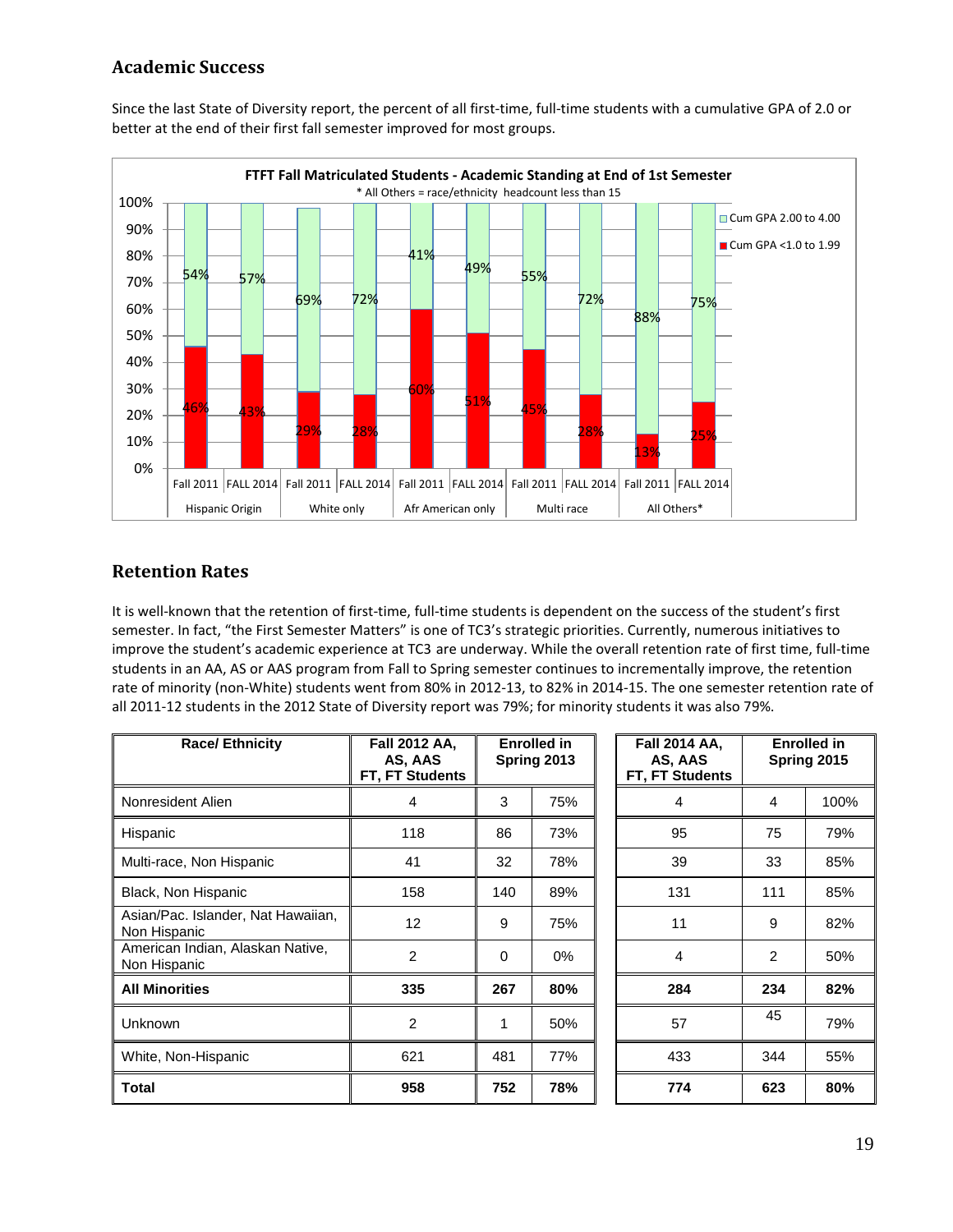# **Vector Scholars Program**

The Vector Scholars program began in Fall 2015. It is an intensive bridge program that targets new students who are low income with mid-level academic skills. Led by the program coordinator, faculty and peer mentors 24 of 26 Vector Scholars engaged for the full semester. Their success rate (good academic standing) was 22 percentage points above expectation based on a comparison group of Vector-eligible students enrolled in Fall 2014. All 24 students enrolled for the Spring 2016 semester, except for one who transferred.

### **Voluntary Framework of Accountability**

The Voluntary Framework of Accountability (VFA) was developed by the American Association of Community Colleges (AACC) for community colleges, by community colleges with measures that make sense for community colleges. Many traditional measures of institutional effectiveness are more appropriate for 4-year institutions, often presenting an incomplete or inaccurate picture of community college performance. The TC3 institutional Research Department first participated in this national measure in spring 2015.

The VFA examines three groups of students:

MAIN COHORT: includes all full or part-time students who have completed high school (or the equivalent), that are new to the institution regardless of any prior postsecondary education experiences, who may or may not be in a degree or certificate program, and are enrolled in credit or developmental education classes in the fall term.

CREDENTIAL SEEKING COHORT: a subset of students from the Main Cohort who have earned a total 12 or more credit hours (or equivalent) by the end of the second academic year of the tracking period.

FIRST TIME IN COLLEGE COHORT: a subset of students from the Main Cohort who are in a degree or certificate program who have no prior postsecondary experience before entering your institution.

The persistence of TC3 Fall 2012 students by the end of two years shows that 70% of the 925 Credential Seeking cohort are either still enrolled or have completed their TC3 degree, compared to 51% of the 1014 First Time cohort and 48.7% of the 1401 Main cohort.

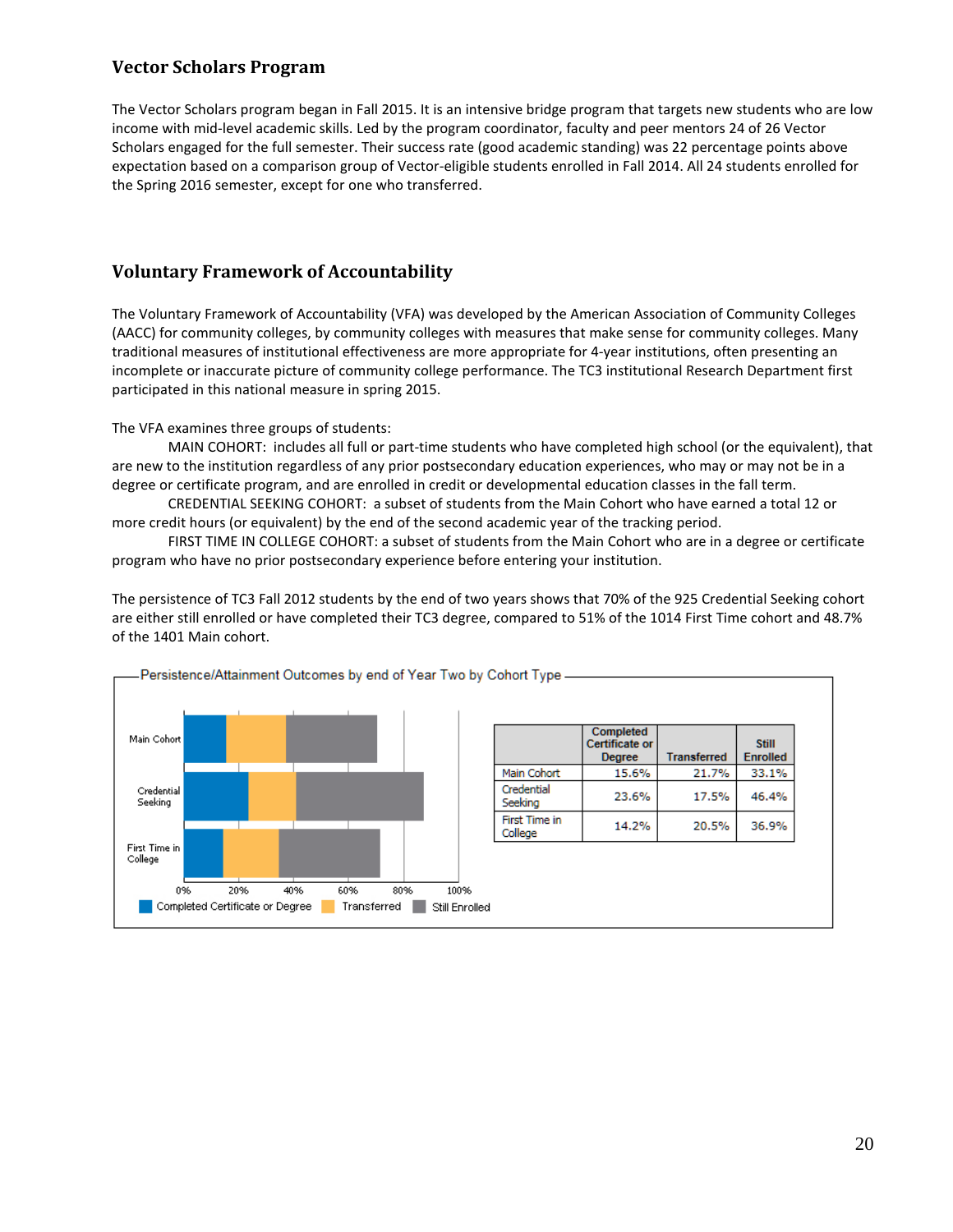

Compared to benchmarking community colleges by race/ethnicity, Fall 2008 TC3 students show a higher percentage of Associate's Degree completion and transfer to other post-secondary institutions.



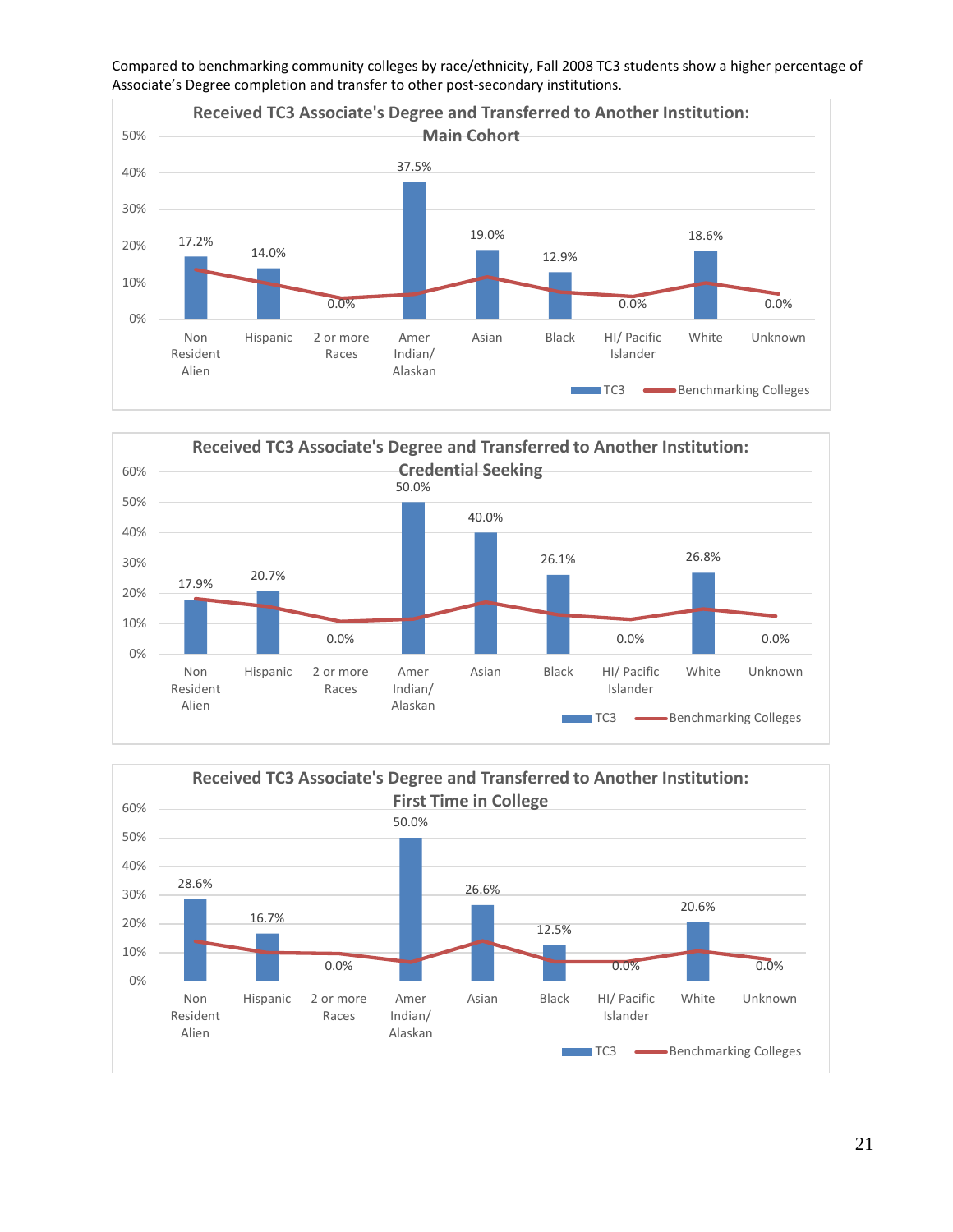# **Graduates**

The race/ethnicity of TC3 graduates in the last 3 years continue to be predominately Non-Hispanic, White.

| Race/ Ethnicity                |     | 2013  |     | 2014  | 2015 |       |  |
|--------------------------------|-----|-------|-----|-------|------|-------|--|
| <b>Non Resident Aliens</b>     | 33  | 4.6%  | 46  | 5.6%  | 43   | 6.2%  |  |
| <b>Hispanic Origin</b>         | 71  | 9.9%  | 87  | 10.7% | 61   | 8.8%  |  |
| Non-Hispanic, White            | 550 | 76.4% | 545 | 66.8% | 504  | 72.5% |  |
| Non-Hispanic, African American | 33  | 4.6%  | 48  | 5.9%  | 50   | 7.2%  |  |
| Non-Hispanic, Asian            | 11  | 1.5%  | 11  | 1.3%  | 11   | 1.6%  |  |
| Non-Hispanic, Native American  | 3   | 0.4%  | 2   | 0.2%  | 0    | 0%    |  |
| Non-Hispanic, Native Hawaiian  | 0   | 0%    | 1   | 0.1%  | 1    | 0.1%  |  |
| Non-Hispanic, multi-racial     | 9   | 1.3%  | 17  | 2.1%  | 22   | 3.2%  |  |
| <b>Unknown</b>                 | 10  | 1.4%  | 59  | 7.2%  | 3    | 0.4%  |  |
| <b>Total</b>                   | 720 | 100%  | 816 | 100%  | 695  | 100%  |  |

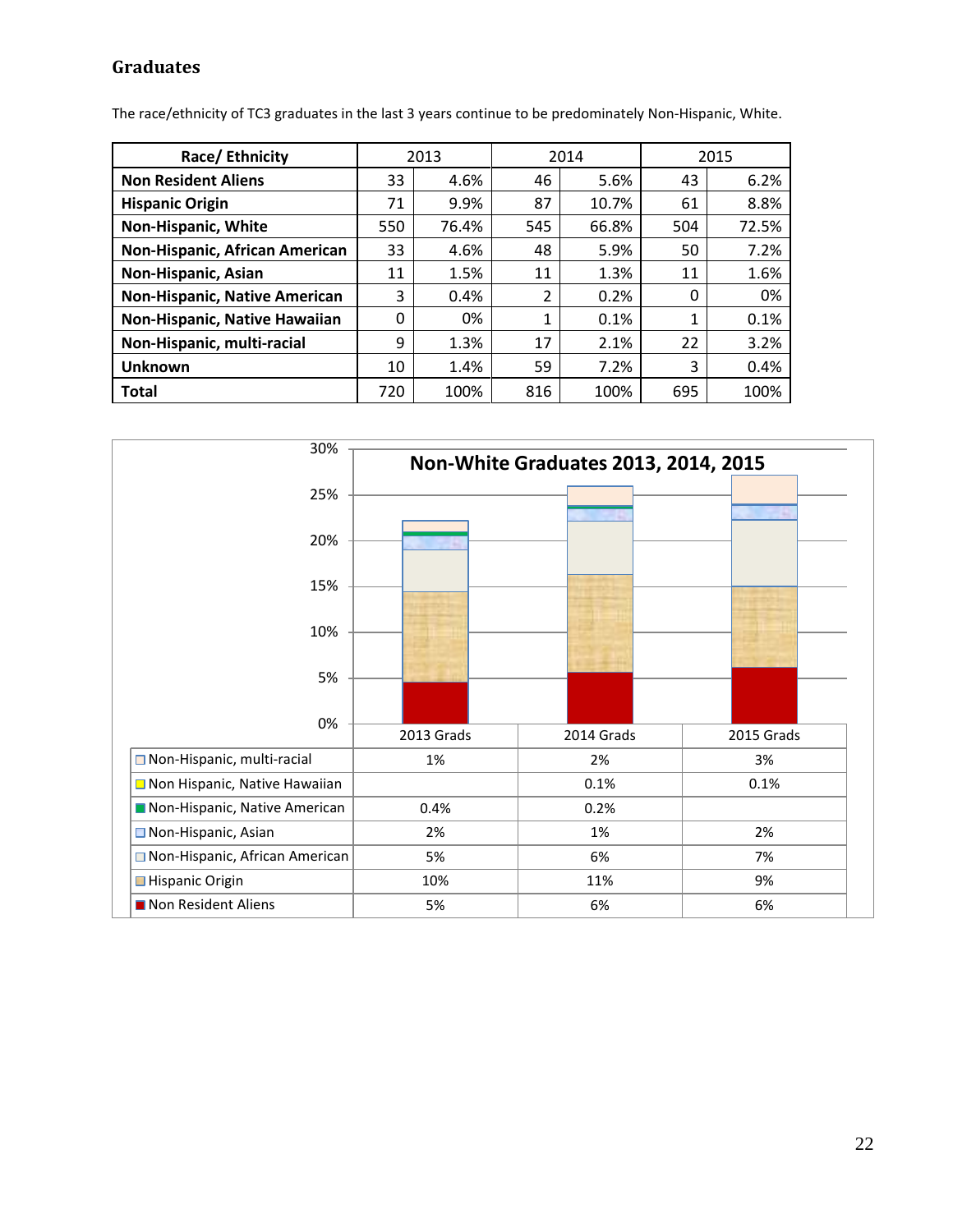According to data reported on the IPEDS Graduation Rate survey, the Fall 2008 first time, full time degree/certificate seeking students who graduated from TC3 within 150% of time was 23%. Another 22% are known to have transferred to another institution within the same period.

The graduates reported on the IPEDS Graduation rates survey looks at a Fall cohort of full-time, first time degree/certificate-seeking students who completed their program within 150% of normal time (3 years). As seen in the data below, overall, women students in this timeframe have a higher completion rate than men.

|                                   | <b>Cohort Year 2011</b> |       |                  |       |                       |       | <b>Cohort Year 2012</b> |       |                         |       |                       |       |
|-----------------------------------|-------------------------|-------|------------------|-------|-----------------------|-------|-------------------------|-------|-------------------------|-------|-----------------------|-------|
| Race/Ethnicity                    | Cohort                  |       | Total completers |       | Percent of Completers |       | Cohort                  |       | <b>Total completers</b> |       | Percent of Completers |       |
|                                   |                         |       | within 150%      |       | within 150%           |       |                         |       | within 150%             |       | within 150%           |       |
|                                   | Men                     | Women | Men              | Women | Men                   | Women | Men                     | Women | Men                     | Women | Men                   | Women |
| Nonresident Alien                 |                         | 2     |                  | 0     | 14%                   | 0%    |                         |       |                         | 0     | 50%                   | 0%    |
| <b>Hispanic Origin</b>            | 73                      | 60    | 11               |       | 15%                   | 12%   | 60                      | 57    | 10 <sup>1</sup>         | 8     | 17%                   | 14%   |
| American Indian or Alaska Native, |                         |       |                  |       |                       |       |                         |       |                         |       |                       |       |
| Non-Hispanic                      | 51                      |       |                  |       | 20%                   | 100%  | 2                       |       | 0                       | 0     | 0%                    | 0%    |
| Asian, Non-Hispanic               | 51                      | 3     |                  |       | 60%                   | 0%    | 5                       |       | $\Omega$                |       | 0%                    | 20%   |
| Black or African American, Non-   |                         |       |                  |       |                       |       |                         |       |                         |       |                       |       |
| Hispanic                          | 104                     | 75    | 6                |       | 6%                    | 9%    | 92                      | 66    |                         | 17    | 8%                    | 26%   |
|                                   |                         |       |                  |       |                       |       |                         |       |                         |       |                       |       |
| Native Hawaiian or Other Pacific  |                         |       |                  |       |                       |       |                         |       |                         |       |                       |       |
| Islander, Non-Hispanic            | 0                       | 0     | $\Omega$         | 0     | 0%                    | 0%    |                         |       | $\Omega$                | 0     | 0%                    | 0%    |
| White, Non-Hispanic               | 294                     | 386   | 74               | 128   | 25%                   | 33%   | 287                     | 330   | 89                      | 102   | 31%                   | 31%   |
|                                   |                         |       |                  |       |                       |       |                         |       |                         |       |                       |       |
| Two or More Races, Non-Hispanic   | 17                      | 21    |                  | 5     | 12%                   | 24%   | 21                      | 20    | 5                       |       | 24%                   | 10%   |
| Unknown                           | 0                       | 0     | $\Omega$         |       | 0%                    | 0%    | $\Omega$                |       | $\Omega$                |       | 0%                    | 50%   |
| <b>Total</b>                      | 505                     | 548   | 98               | 148   | 19%                   | 27%   | 470                     | 482   | 112                     | 131   | 24%                   | 27%   |